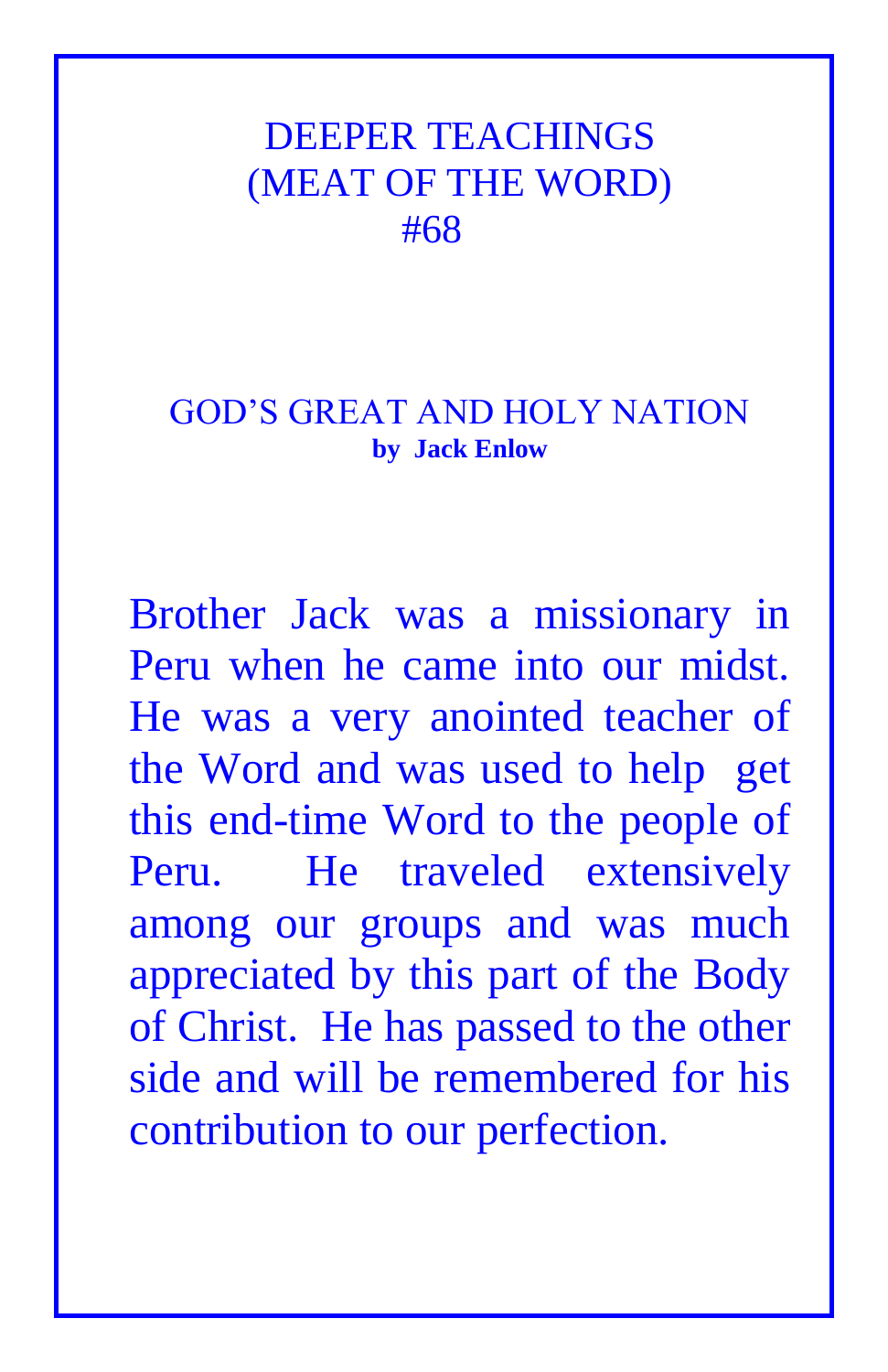## **GOD'S GREAT AND HOLY NATION BY Jack Enlow**

Deuteronomy 4:1-10*. "Now therefore hearken, O Israel',unto the statutes and unto the judgments, which I teach you, for to do them, that ye may live, and go in and possess the land which the Lord God of your fathers giveth you. Ye shall not add unto the word which I command you, neither shall ye diminish ought from it, that ye may keep the commandments of the Lord your God which I command you. Your eyes have seen what the Lord did because of Baalpeor: for all the men that followed Baalpeor, the Lord thy God hath destroyed them from among you. But ye that did cleave unto the Lord your God are alive every one of you this day. Behold, I have taught you statutes and judgments, even as the Lord my God commanded me, that ye should do so in the land whither ye go to possess it. Keep therefore and do them; for this is your wisdom and your understanding in the sight of the nations, which shall hear all these statutes, and say, Surely this great nation is a wise and understanding people. For what nation is there so great, who hath God so nigh unto them, as the Lord our God is in all things that we call upon him for? And what no son is there so great, that hath statutes and judgement so righteous as all this law, which I set before you this day? Only take heed to thyself, and keep thy soul diligently, lest thou forget the things which thine eyes have seen, and lest they depart from thy heart all the days of thy life: but teach them thy sons, and thy sons' sons; Specially the day that thou stoodest before the Lord thy God in Horeb, when the Lord said unto me, Gather me the people together, and I will make them hear my words, that they may learn to fear me all the days that they shall live upon the earth, and that they may teach their children."* 

When we were down in Peru and we gathered together with the eldership that was there from different places and the different farms. It was a time similar to the one we had in Colombia last year, and it was a time to do some teaching;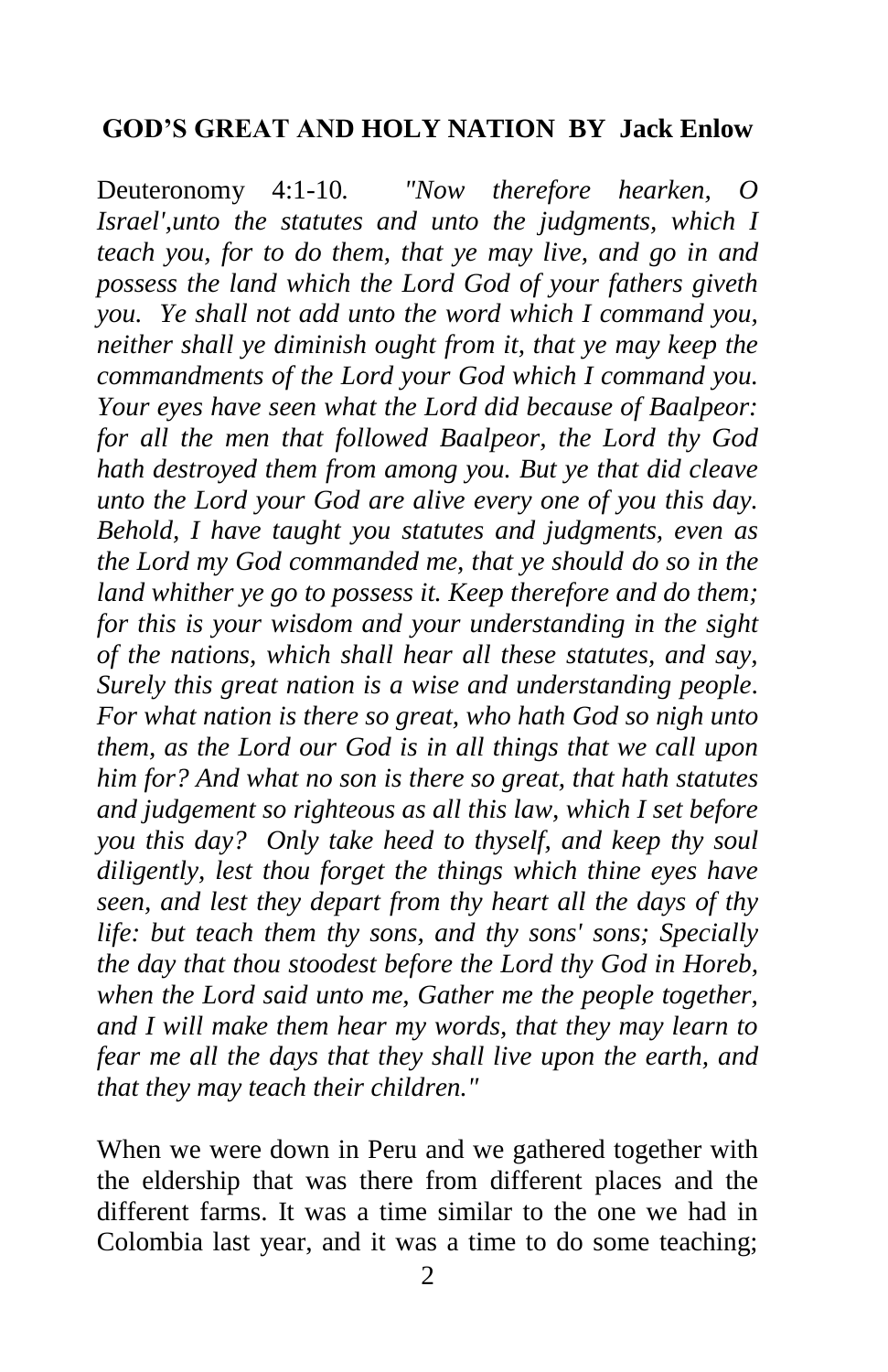but it was a time to receive questions from them, and then for the ministry to try to give them the answers in the best possible way. The first question that was asked when we were down there was about divine order. That is a big subject. What is the order here? What is the proper way to move here? We need to be careful about rules and regulations and laws, and you begin to think about law and order. Well, surprisingly enough, we did not have a whole lot of questions after the first question- about divine order. Do you know why? Brother Buddy said that he can define divine order in three words. He says: "Hear and obey." You know, you cannot argue with that! There was not much that the brethren had to say. They would say: "Well, how about this?" "Hear what God is speaking, and obey." "Well, how about this particular situation?" "Hear and obey." I like that definition of divine order.

That is the way our chapter begins right here. "Now therefore hearken, O Israel, unto the statutes and unto the judgments, which I teach you, for to do them . . ." Hear and obey. Is it important to hear and obey, well, if you want to remain alive it is. "That ye may live..." it says. Remain alive spiritually. That is how we do it. If you do not have much life, well you know why, you are not hearing and obeying, but hear and obey "that ye may live and go in and possess the land which the Lord God of your fathers giveth you."

Let us go on down to verses 6, 7, and 8 because that is our topic. Let us re-ad them again.

*"Keep therefore and do them; for this is your wisdom and your understanding in the sight of the nations, which shall hear all these statutes, and say, Surely this great nation is a wise and understanding people. For what nation is there so great, who hath God so nigh unto them, as the Lord our God is in all things that we call upon him for? And what nation is there so great, that hath statutes and judgments so righteous as all this law, which I set before you this day?"*

So we see three times in these verses it mentions God's great nation. And that is what we are going to talk about.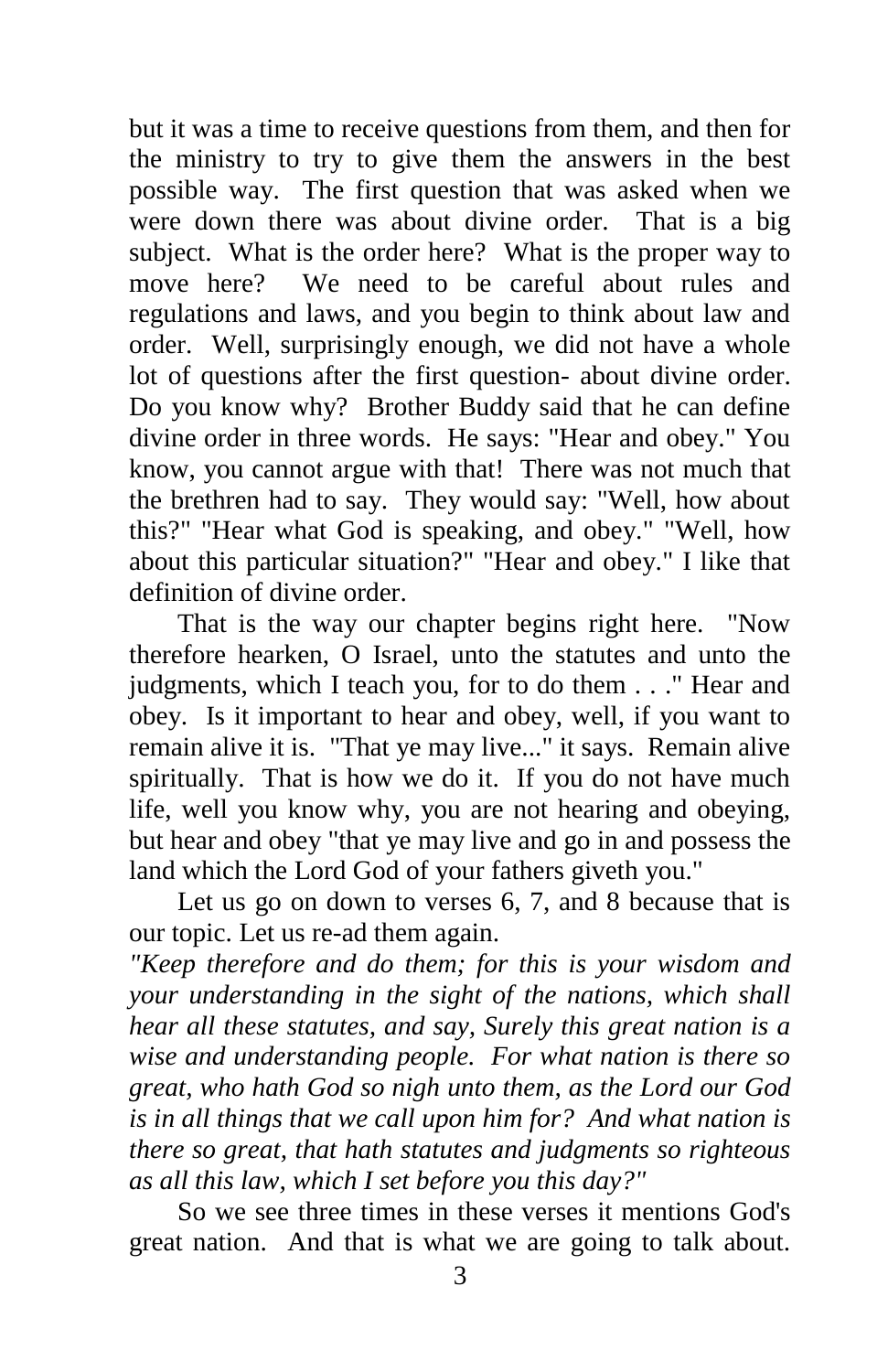We are going to talk about God's great nation. Now you know, if we went out among Christendom, all of those who proclaim that they are Christians, and we asked in a general way in different churches, "Who is God's great nation?" You know what a lot of them would say, the Jews, the nation of Israel. I was just in a home last night and they had a magazine there and the title of the magazine was "God's Chosen People." Well, I rejoice in every Jew that receives the Lord Jesus Christ. I rejoice in all that is in the heart of God in that which He plans to do for the Jews in days ahead; whatever that might be. But I want you to know something. "God's chosen people" is not natural Israel; it is the sons of God, the family, everybody born again, Jew and Gentile, all those redeemed by the blood of the Lamb.

So, what I want to show you first of all is that there are three requirements or characteristics here, concerning God's great nation. And I want to show you that they never were fulfilled in Israel as a nation, because Israel was only a type and a shadow and a prophecy. As a nation they do not fulfil the Scriptures that are listed here. For a lot of people that is no trouble; I cannot understand that. There are so many Christians that do not even know what yet must be fulfilled in the word of God. They think it has been partially fulfilled or fulfilled in a measure, and that is okay. One thing that I understand is God's word is going to be FULLY fulfilled in a people in this hour. That is one thing we need to understand. That is the reason we gather together, just to understand what God is speaking to us, so that we might prepare ourselves and be the people that will be the fulfillment of His word.

All right the first thing it says then in verse 6, the last part, about this great nation, is "Surely this great nation is a wise and understanding people." Do you think that would be descriptive of the Jews? A wise and understanding people? Wise in the things of God, understanding in the things of God? Turn over to Deuteronomy Chapter 32, verses 28 and 29: *"For they are a nation void of counsel, neither is there*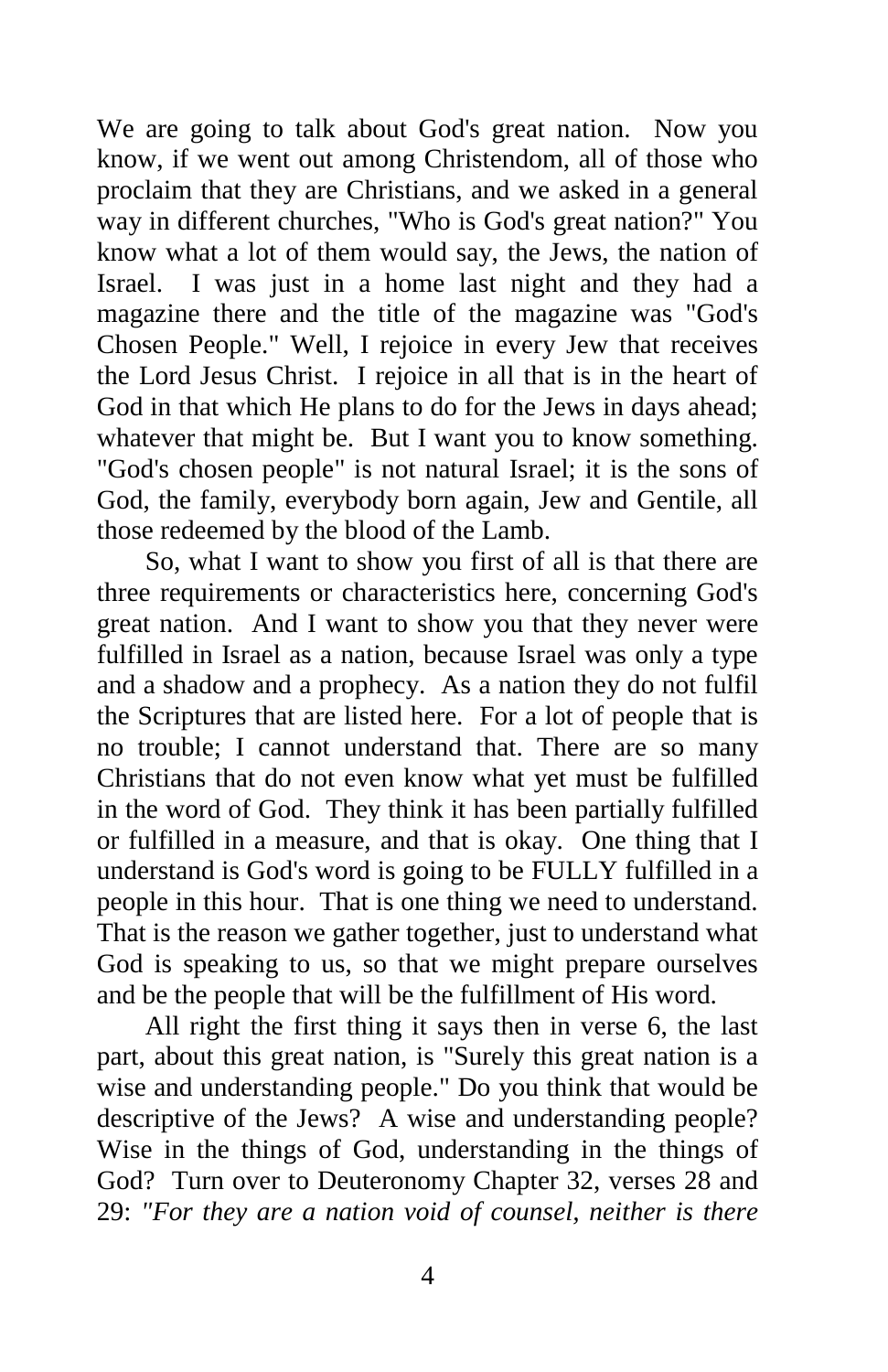*any understanding in them. O that they were wise, that they understood this, that they would consider their latter end!"*

So it does not exactly say that Israel as a nation was a wise and understanding people. They lacked wisdom; they lacked understanding; they lacked counsel. So we see that part is not fulfilled in them.

Going back to Deuteronomy 4, the second thing it says in verse 7: *"For what nation is there so great, who hath God so nigh unto them. . ."* A nation and God is very near to that nation! Well, now let us look

at another Scripture (Isaiah 59:1,2. There are a lot of them we can look at, you realize.

 *"Behold, the Lord's hand is not shortened, that it cannot save; neither his ear heavy that it cannot hear: but your iniquities have separated between you and your God, and your sins have hid his face from you, that he will not hear."*

There is a separation. God cannot draw nigh because of sin, because of unbelief, because of rebellion. The fact of the matter is, if you look at the history, what happened? Moses drew nigh, but what did the people say? Moses, you go right ahead. We will just stay back. Whatever God says we will obey, but we are not going to draw nigh. And so there was a separation and this scripture never was fulfilled in them either.

The third thing it says in Deuteronomy 4:8 about this great nation is this: "And what nation is there so great, that hath statutes and judgments so righteous as all this law, which I set before you this day?"

And so God's great nation was given statutes and judgments, God's righteous law. Now how about Israel as a nation? What does it say. They received the law, the statutes and the judgments, the commandments, on tables of stone. But do you know what they were doing while God was giving those tables of stone? You know, Moses was up in the high place in the mountain receiving the high revelation of God and receiving the commandments. What's the first commandment? "Thou shalt have no other gods before me."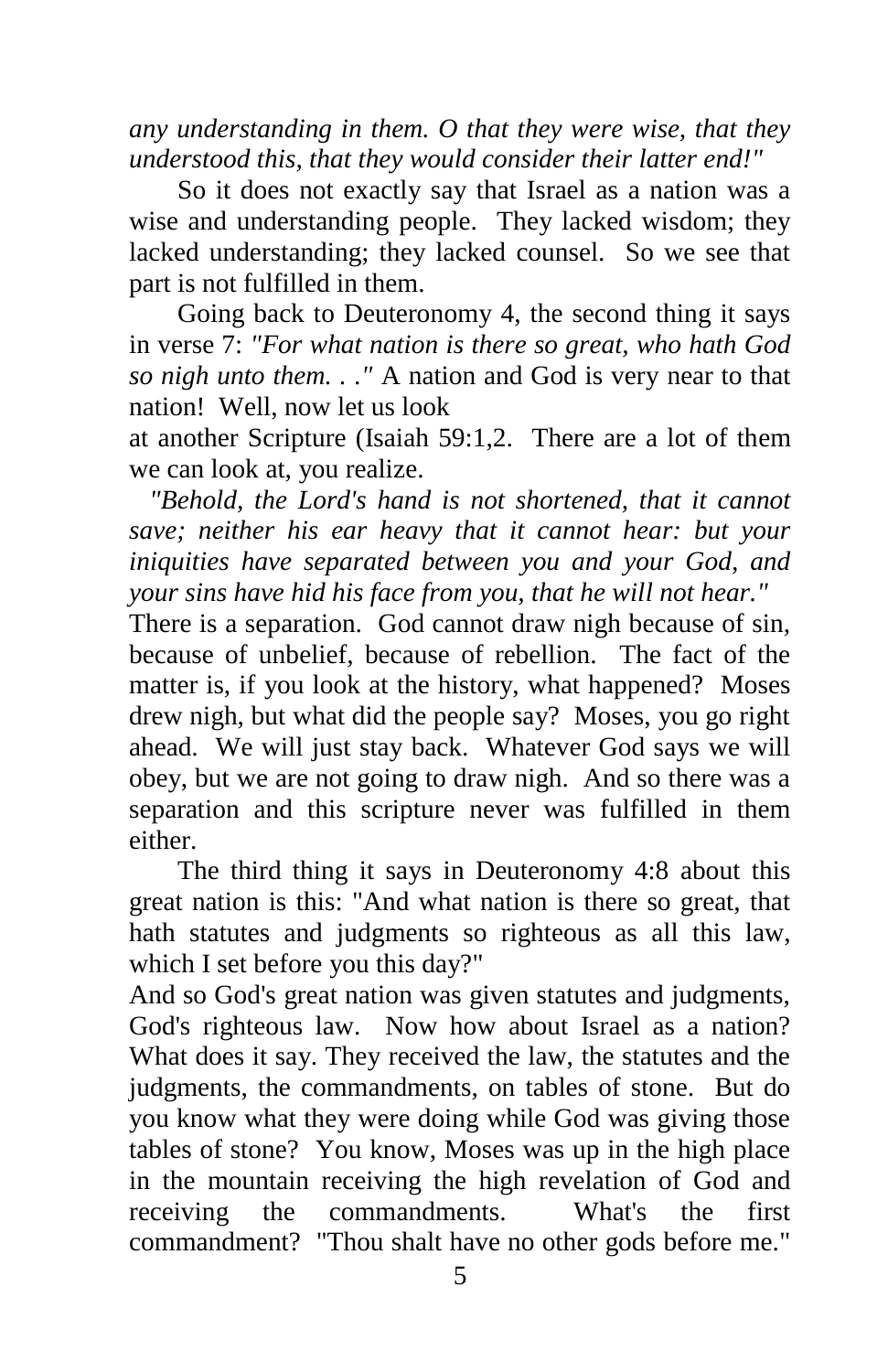And what were they doing? They were down there and they were saying, "We don't know where our God is. Make god for us." They were breaking the first commandment and then they began to break all the commandments. Right when they were sinning and breaking the commandments, Moses came down with the tables of stone, and when he saw what the people were doing, he broke the commandments. It was just an indication of exactly what they were doing. It was also an indication that the law in tables of stones can never be fulfilled by man. It cannot be fulfilled by man even if he has the word of God in a black book with white pages and black print. You can carry this book around 24 hours a day under your arm, and you are still not going to keep it, that is fulfil the righteousness of it. We will get into that, but we know what has to happen to the word if it is going to be fulfilled.

So we see that God's great nation cannot be Israel. There are a lot of people that will not accept this. They say "Oh, you are against the Jews and all the rest." No, praise the Lord. Not at all. We will rejoice in everything that God does for them, but we need to understand that Israel is not God's great nation.

Then we might say, well, God's great nation must be the church. That is fine. God's great nation is the church, considered ever since Pentecost up to now. That is God's great nation. Let us go back and see these three requirements again.

The first thing it says, "It is a wise and understanding people." Now when Jesus came it does say concerning Him "a wiser than Solomon is here." And it also tells us that He is our wisdom. And so, there is a people that have wisdom, because He is our wisdom. Let us notice one of Paul's prayers, or part of it. In Colossians 1:9. Now you see, Paul is writing to Spirit-filled, and evidently, mature Christians. He is writing some deep things. They must have grown a little in understanding and so forth. But he says this, or he prays in this way: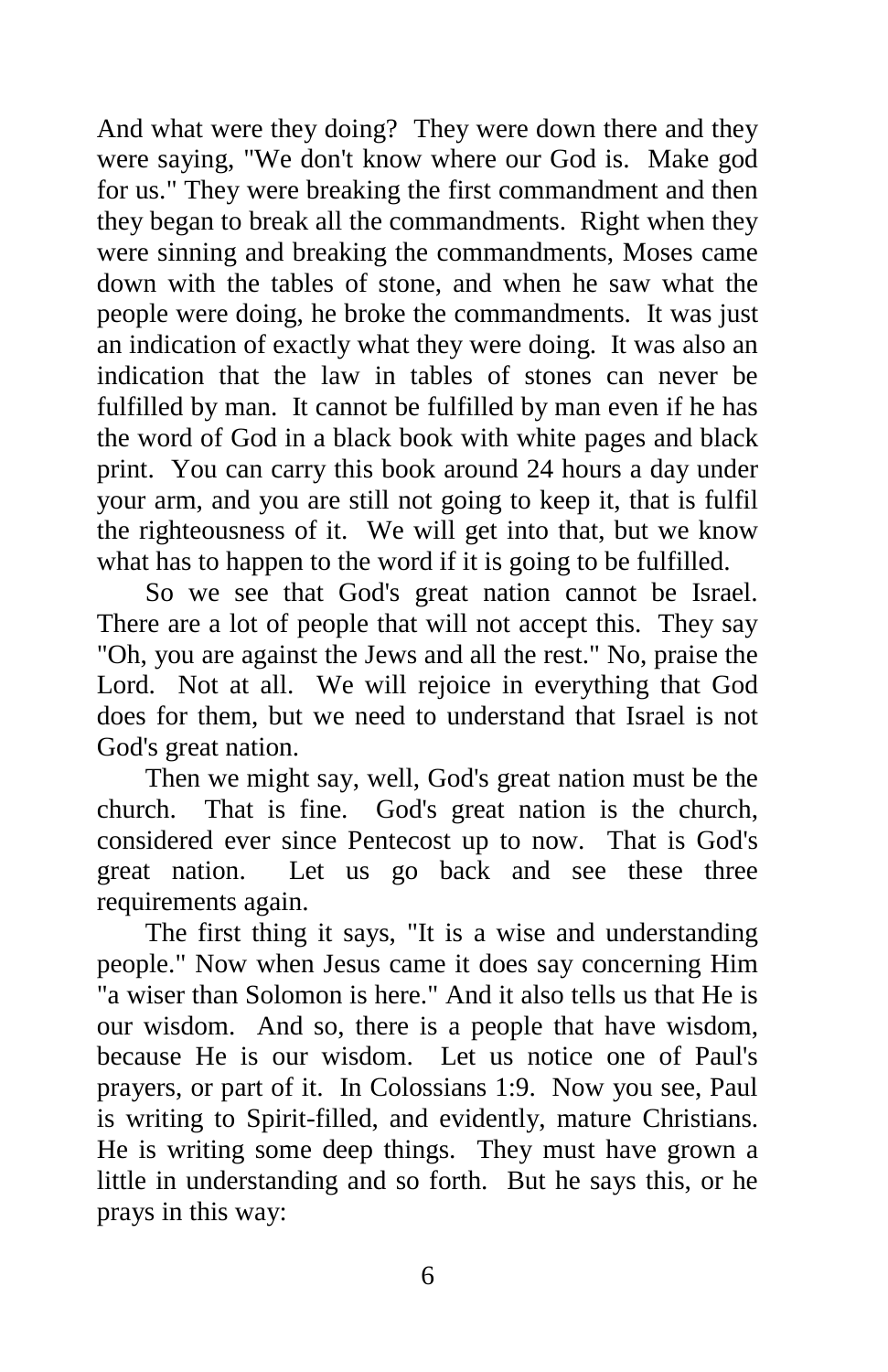*"For this cause we also, since the day we heard it, do not cease to pray for you, and to desire that you might be filled with the knowledge of his will in all wisdom and spiritual understanding. . ."*

Something was lacking yet in this people. You know they had a measure of wisdom and a measure of spiritual understanding. But Paul was praying for something other than a measure. A lot of people are satisfied with a measure; a measure of maturity, a measure of overcoming, a measure of getting rid of sin, and all the rest. But you see, the beautiful thing about this is these Scriptures concerning God's great nation are going to be COMPLETELY fulfilled. So really the church has never up to now been fully a wise and understanding people. They only fulfilled it in part.

We see the same thing again in Deuteronomy 4:7, as we apply it to the church. It says: *"For what nation is there so great, who hath God so nigh unto them* . . ." Well, praise the Lord, He is nigh unto His people. There is a Scripture you know well that says the word is nigh unto us, even in our mouths and in our hearts; and God is nigh unto us through His word. Then the Lord Jesus said, "I am going to go away, but I am going to come again and I will be with you. I will not leave you comfortless, I will come in the person of the Holy Spirit." And so there is a good measure in which God draws nigh unto His people. But there is a little qualification. James 4:8. A little explanation that we want to notice. It simply says this: "Draw nigh to God, and he will draw nigh to you . . ." Ah, yes, it is a little conditional. God will draw nigh to us to the measure that we will draw nigh to Him, but you see up to now, it has only been in a measure. You see what we are heading for, what we are looking for in God's great nation?

It has not been fulfilled in the church of Jesus Christ up to now. God has drawn nigh unto us as much as we will allow Him to. It says: *"But what nation is there so great who has God so nigh unto them."*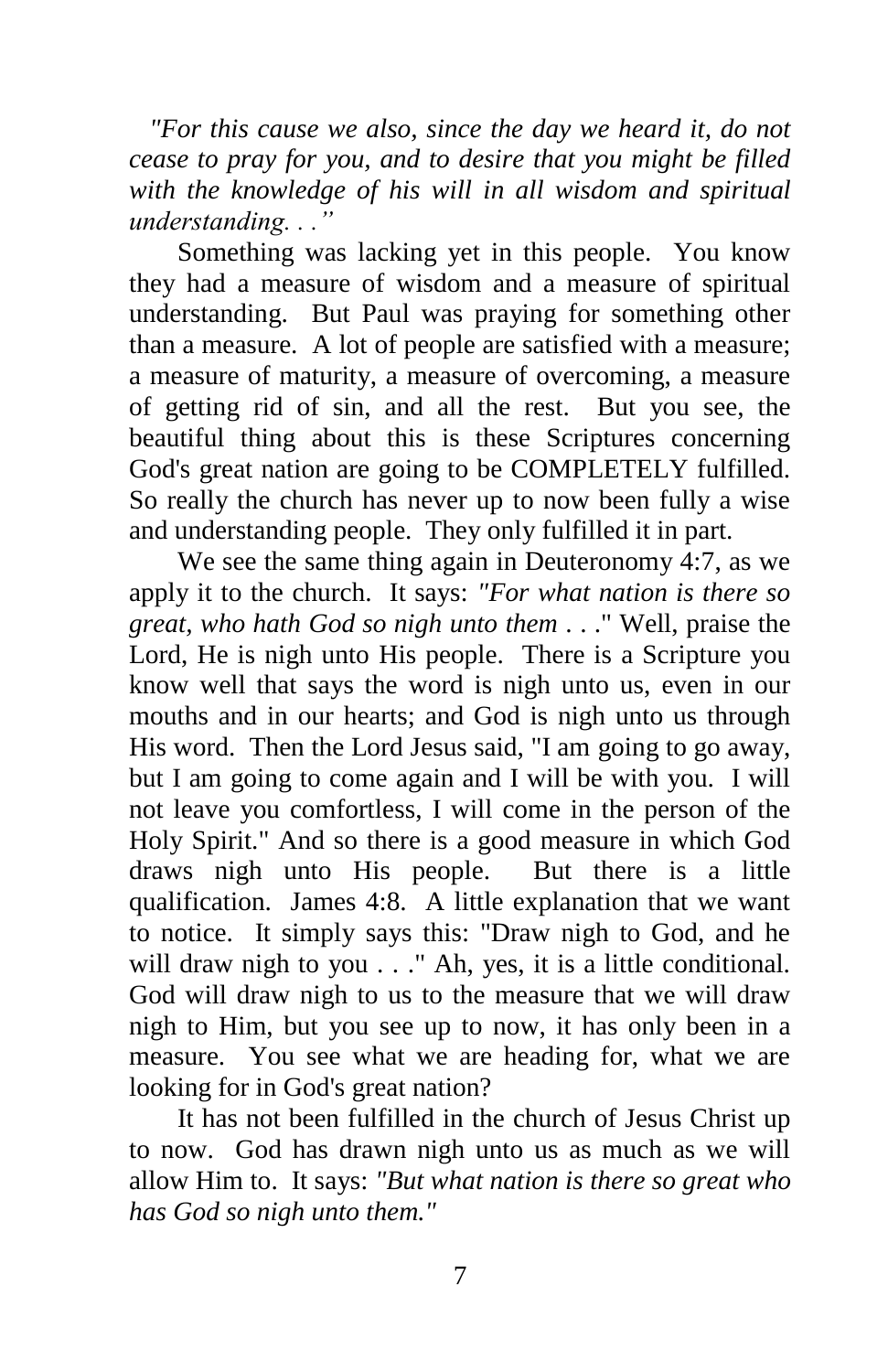Then the third thing it says, applying it to the church again, in Deuteronomy 4:8: *"And what nation is there so great, that hath statutes and judgments so righteous as all this law..."* And you know, beginning with the church of Jesus Christ, God has had a covenant people; and it was not the covenant with the law written in tables of stone, out here, but what is the promise? That He was going to write His laws and His statutes, His Word, in our minds and in our hearts. So to the degree that we have allowed God to do that and that the whole church of Jesus Christ has allowed it, in that measure they do have God's holy, righteous law, His statues and His judgments.

But again, what we are pointing out is that we have not yet seen, either in Israel, which is only the type and shadow, or in the church of Jesus Christ, the fulfillment of what is written here about God's great

nation. God's great nation is yet to be manifest. This world is waiting yet to see God's great nation. Look at Matthew 21:43. *"Therefore say I unto you, The kingdom of God shall be taken from you, and given to a nation bringing forth the fruits thereof."* Ah, there has got to be a nation that is bringing forth fruits, and that is the one that is going to receive the Kingdom of God.

Now what I want to show you, beginning in the Old Testament again, are some Scriptures where we find the promise given by God of a great nation that is going to come forth. Let us look in Genesis 12:1-3. *"Now the Lord had said unto Abram, Get thee out of thy country, and from thy kindred, and from thy father's house, unto a land that I will shew thee: and I will make of thee a great nation, and I will bless thee, and make thy name great; and thou shalt be a blessing: and I will bless them that bless thee, and curse him that curseth thee: and in thee shall all families of the earth be blessed."*

Was that through the natural seed? Who was the natural seed? Ishmael. But we know it was not talking about that. The natural seed was not the great nation that was to come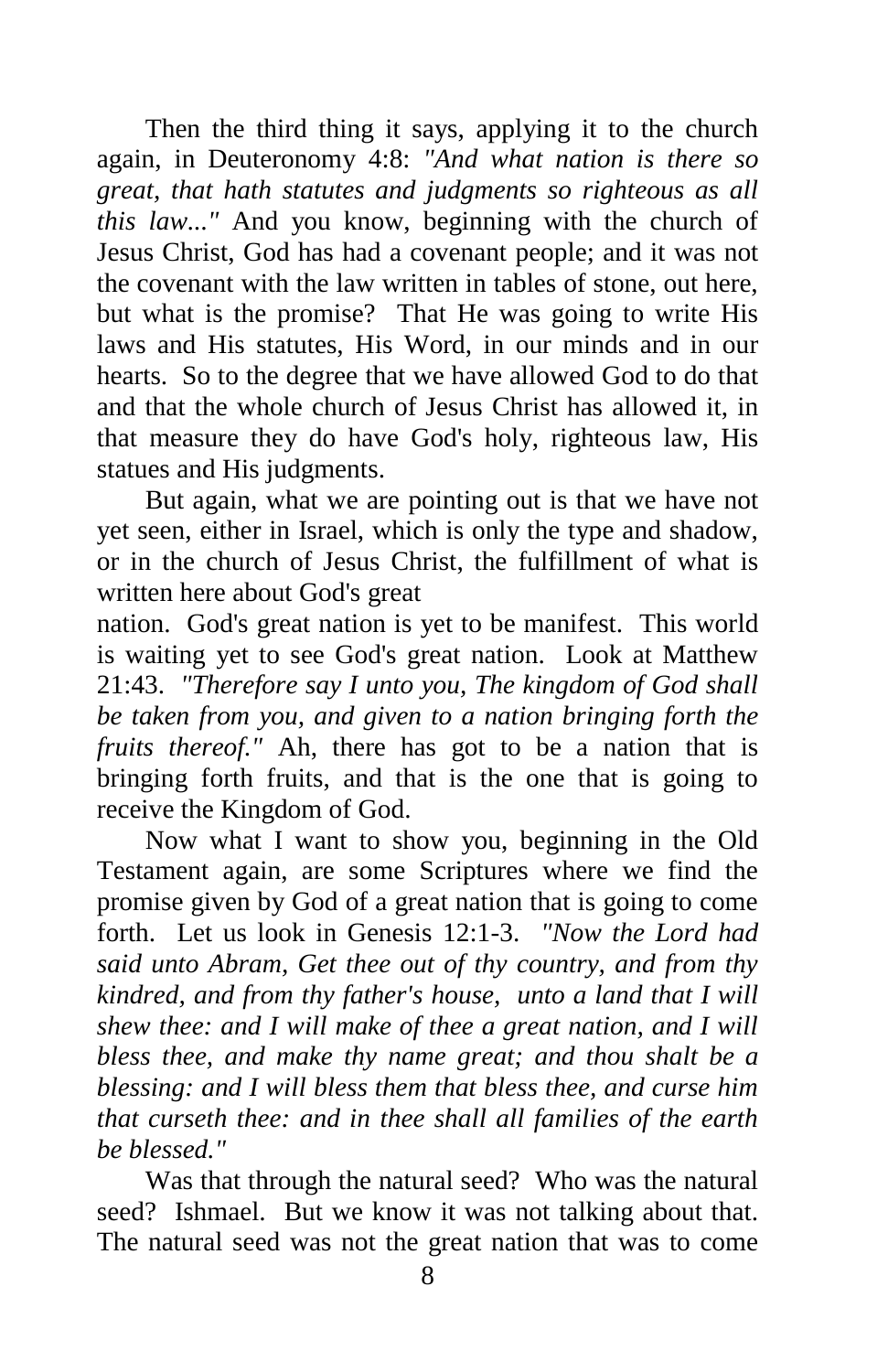forth. Later on we will look at the Scripture where God speaks to Abraham about his only son. That is some scripture, is it not? God did not recognize Ishmael at all. Take your ONLY son, Isaac. So the promise of a great nation was through the son of promise, through Isaac by faith. One of the revelations that is so fundamental and yet so many Christians do not understand it, is that Scripture teaches so clearly who is a Jew. He is not a Jew who is one outwardly, but inwardly. Circumcision is of the heart. Our father is Abraham if we are of the faith. And through Isaac are the promises and so forth. So here we see the promise of a great nation. God is very interested in His great nation coming forth.

*Genesis 35:9-12. "And God appeared unto Jacob again, when he came out of Padanaram, and blessed him. And God said unto him, Thy name is Jacob: thy name shall not be called any more Jacob, but Israel shall be thy name: and he called his name Israel. And God said unto him, I am God Almighty: be fruitful and multiply; a nation and a company of nations shall be of thee, and kings shall come out of thy loins; and the land which I gave Abraham and Isaac, to thee I will give it, and to thy seed after thee will I give the land."*

Here is the promise to Jacob of a nation to come forth from him. And it is very interesting when we go beyond the letter, what it says about that nation. In verse 11: "be fruitful and multiply; a nation. . ."

So it is God's great nation; it is a nation, but it says "a company of nations," actually a multitude of nations. This nation is a company of nations; it is a multitude of nations; it is come from every tribe and tongue and nation. That is God's nation. It is even made up of kings-"and kings shall come out of thy loins. . ." So we see the promise given to Abraham and now here to Jacob.

 Let us look in Exodus Chapter 19:5,6. *"Now therefore, if ye will obey my voice indeed, and keep my covenant, then ye shall be a peculiar treasure unto me above all people: for all*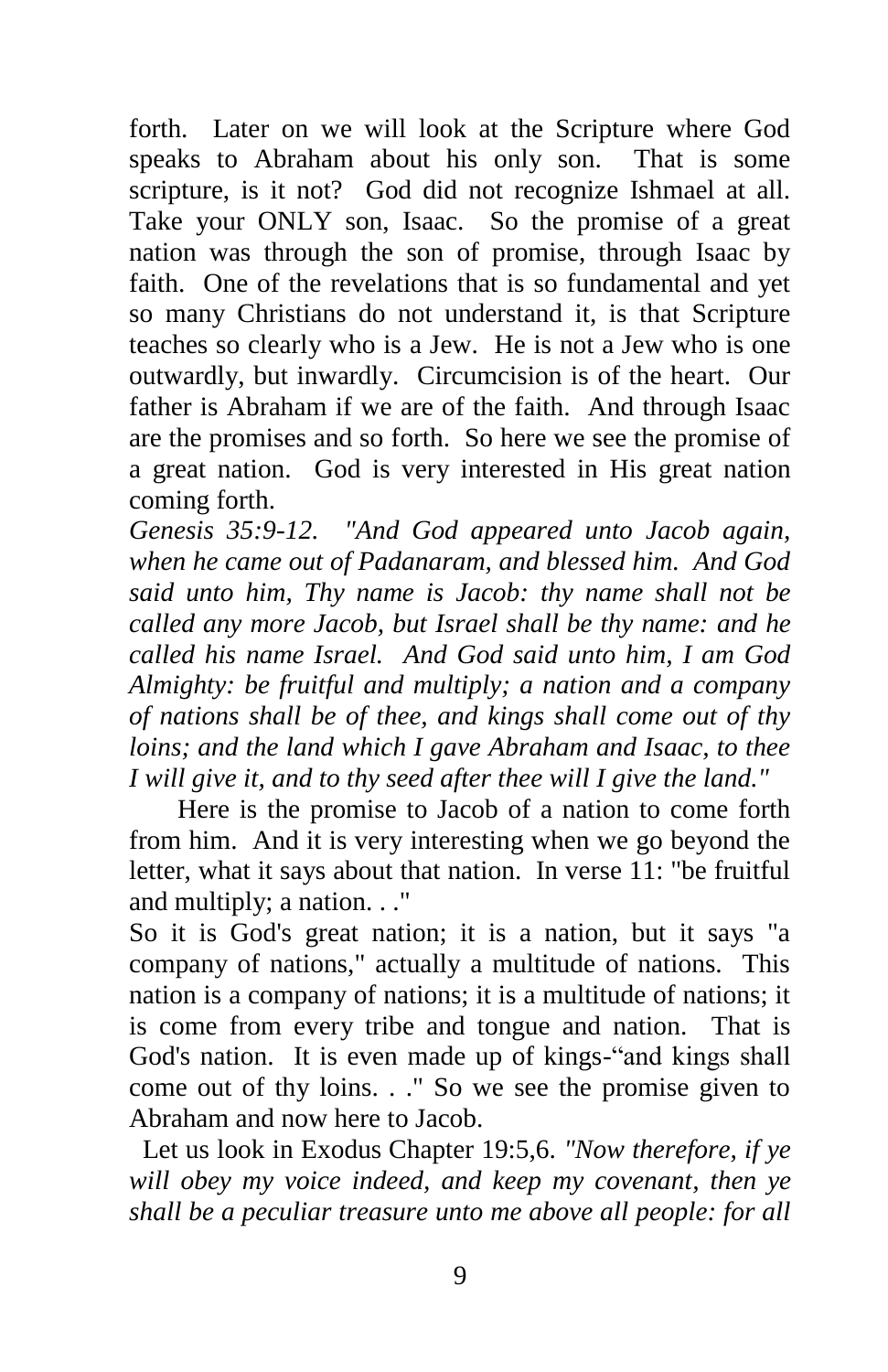*the earth is mine: and ye shall be unto me a kingdom of priests, and a holy nation…".*

Do you begin to get the picture that God is talking about a people coming forth as His nation? And do you realize what kind of a nation it is? It is a holy nation. Holiness has to come forth in us. "These are the words that thou shall speak unto the children of Israel." Unto whom? Unto the children of Israel. Why we know who the children of Israel are. Most Christians would say sure, that is the Jews, that is the

chosen people, that is Israel as a nation. Well, Peter somehow understood a little more.

Over in 1 Peter 2:9,10. "But ye are a chosen generation, a royal priesthood, an holy nation, a peculiar people . . ." You realize it is talking about the same scripture, right? Well, who is included here?

There is one good requirement. " . . . that ye should show forth the praises of him who hath called you out of darkness into his marvelous light." If you are a part of God's holy nation, you have come out of darkness and are in His holy light. The fact of the matter is if you are going to be a part of God's great nation, you are going to come completely out of darkness and enter fully into His light.

Peter goes on to say: "Which in time past were not a people, but are now the people of God." I want to add a line here; it is consistent with what the Scripture is saying: "which in times past were not a nation, but are now the nation of God." Was there, before Jesus came, such a nation? No! What kind of a nation is it? Well, it is a nation, and a company of nations, and it is out of every tongue and tribe and nation. It is a people that were not a people; it is a nation that was not a nation, but now is the nation of God. We belong to the nation of God. " . . . . which had not obtained mercy, but now have obtained mercy."

Look at Psalm 33:12. "Blessed is the nation whose God is the Lord." You know, there has never been but one nation whose God is the Lord. That is God's great nation. That is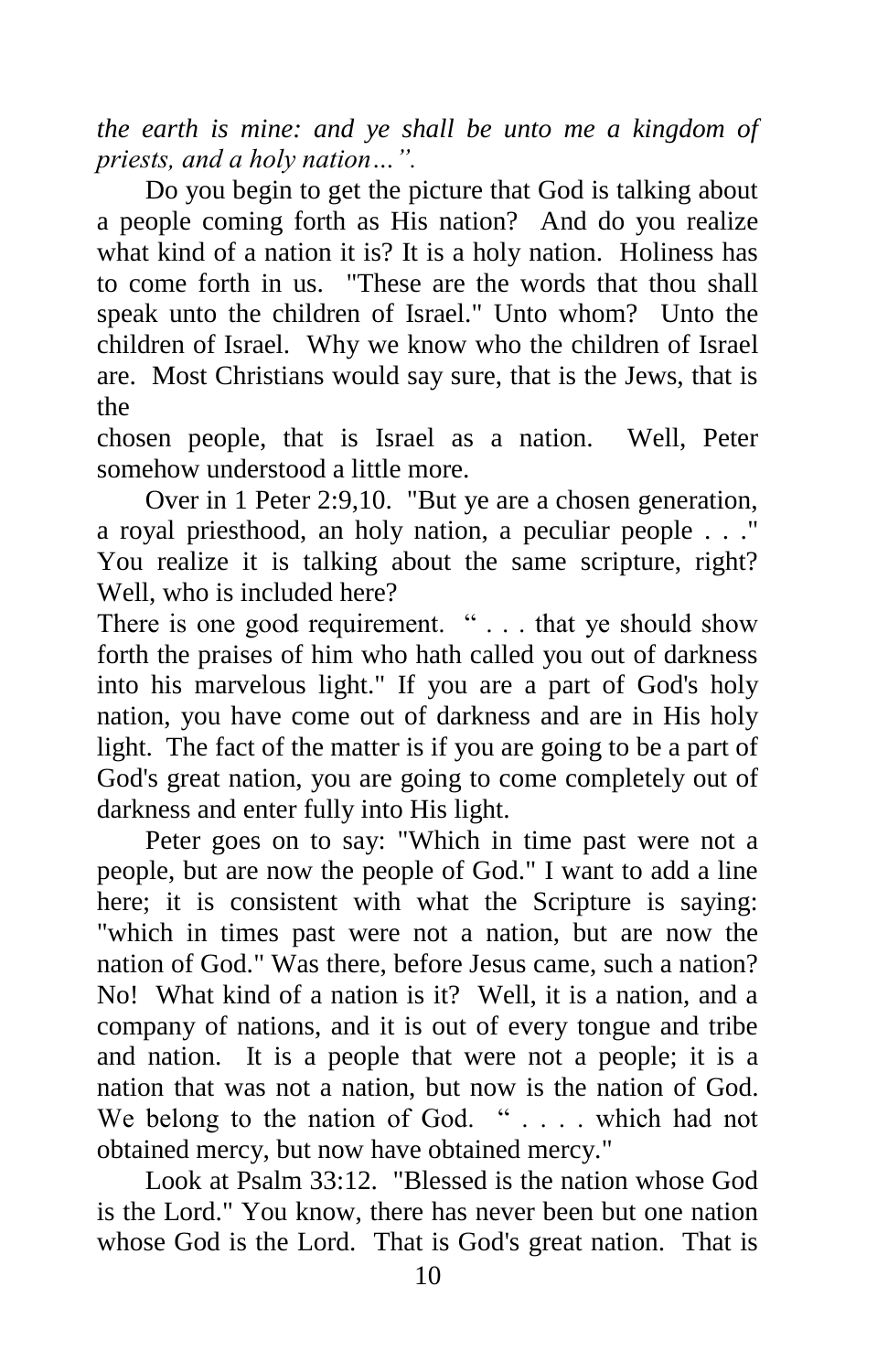HIS nation. That is the only one that recognizes fully God as the Lord. And if we have any doubt about who it is talking about, it says: ". . . and the people whom he hath chosen for his own inheritance." That is God's great nation.

Look at Isaiah Chapter 26:1-4. "In that day shall this song be sung in the land of Judah;" And we sing it, don't we? "We have a strong city; salvation will God appoint for walls and bulwarks. Open ye the gates, that the righteous nation.. ." You know, the Lord is speaking so much about holiness and righteousness. We have got to come out of unrighteousness and self-righteousness, and come fully into His righteousness. It is a righteous nation. "That the righteous nation" and it says something else about this nation: which keepeth the truth, may enter in. Thou wilt keep him in perfect peace, whose mind is stayed on thee: because he trusteth in thee. Trust ye in the Lord forever: for in the Lord Jehovah is everlasting strength."

I am very much interested in God's great nation because you and I are called to be a part of it. It has not yet been seen. Only in Israel after the flesh was it seen as a little type and shadow. The church has only been in a measure God's great nation, but truly God's great nation is yet to be seen.

We will give you some more scriptures on that. Isaiah 66:5-8. "Hear the word of the Lord, ye that tremble at his word.. ." You know something? That used to be quite meaningless to believers in general, But you know, there is a people all across the face of the earth that are really beginning to tremble at his word. Tremble! If we really tremble at it, we are going to hear and obey. Isn't that so?

 *Your brethren that hated you, that cast you out for my name's sake, said, Let the Lord be glorified: but he shall appear to your joy, and they shall be ashamed. A voice of noise from the city, a voice from the temple, a voice of the Lord that rendereth recompence to his enemies.*

Now I want you to listen carefully to what I have to say about verses 7 and 8. The reason is, you may not agree with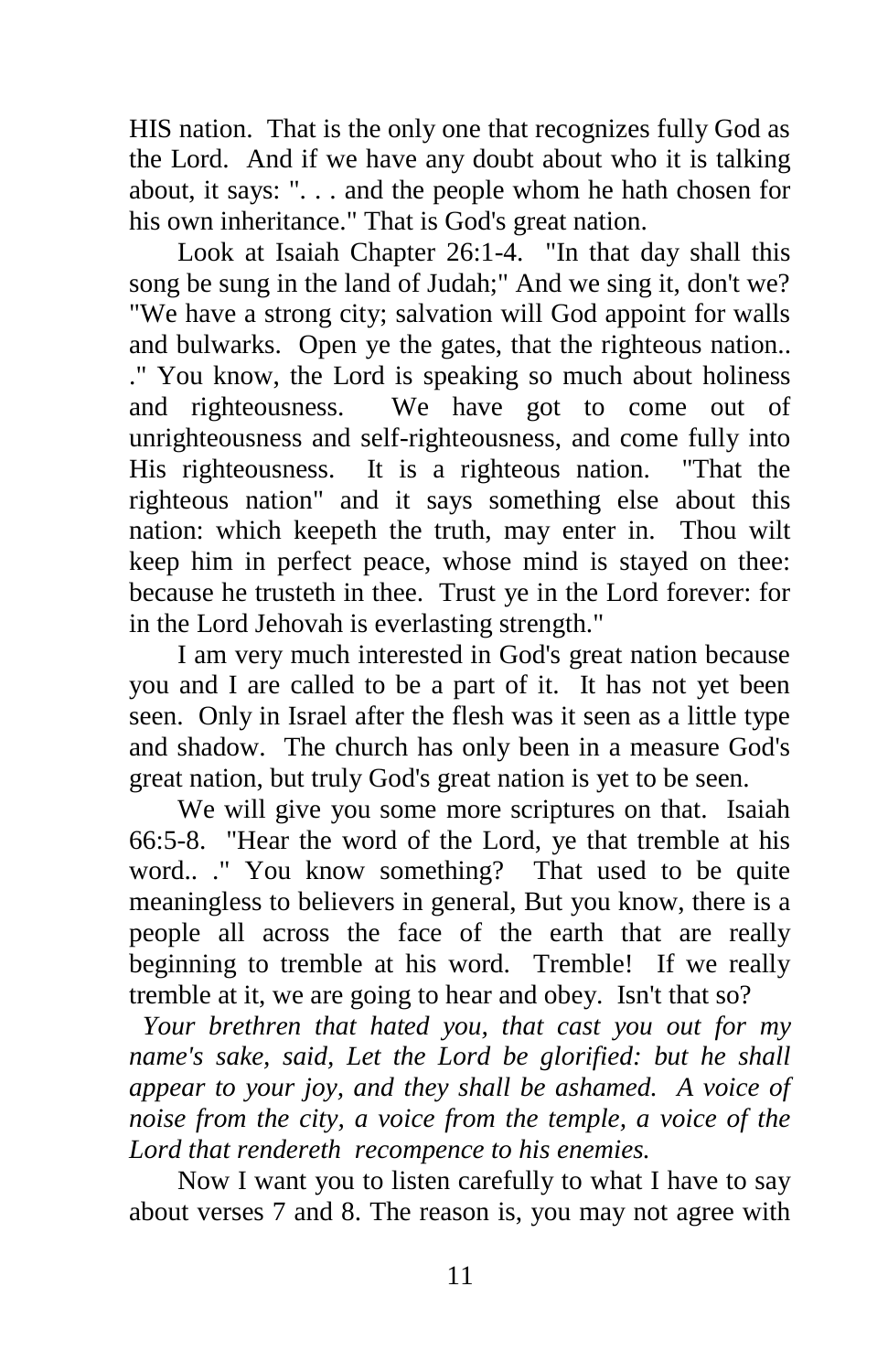what I am going to say. Listen carefully to see. But I want to present to you what I see in these two scriptures.

Verse 7, first of all: "Before she travailed, she brought forth; before her pain came, she was delivered of a man child." Now who is that talking about? Well, it says before she travailed. You know, when Jesus came forth as the first man child we do not read anything about travail. He just came forth. Is that not true? And I believe it is talking about Him; but I believe that verse 8 is talking about something else. That is my point. Let us see what it says:

*"Who hath heard such a thing? who hath seen such things? Shall the earth be made to bring forth in one day? or shall a nation be born at once? for as soon as Zion travailed, she brought forth her children."*

Now if you were to ask the average believer that has that much understanding, maybe a lot of them do not even have that much, let us say you ask the average pastor, or the average professor in a Bible institute about this nation to be born at once in a day. You know what their answer would be, generally speaking? "What day"? Well, if they went back to the letter, they would say 1948. But what if they see a little more into that and see that it is spiritual language, you know what day most of them will point you to? The day of Pentecost. Now that was a partial fulfillment. There was in a sense a nation born in a day.

One hundred and twenty that were gathered together and received the fullness. But you know something? I do not really read anything about much travail there. It says when Zion travailed, she brought forth a nation in a day. Now when the disciples were gathered together, praying, becoming one, they were just waiting, not travailing. Now there is a day when the sons of God are called to travail. Do you know what day it is? It is the Day of Atonement. That is right where we are! Some of you are young in this message, but God moves you along in a hurry. As we receive salvation, and receive the Baptism of the Holy Ghost, we begin to move in celebrating the feasts, that is the first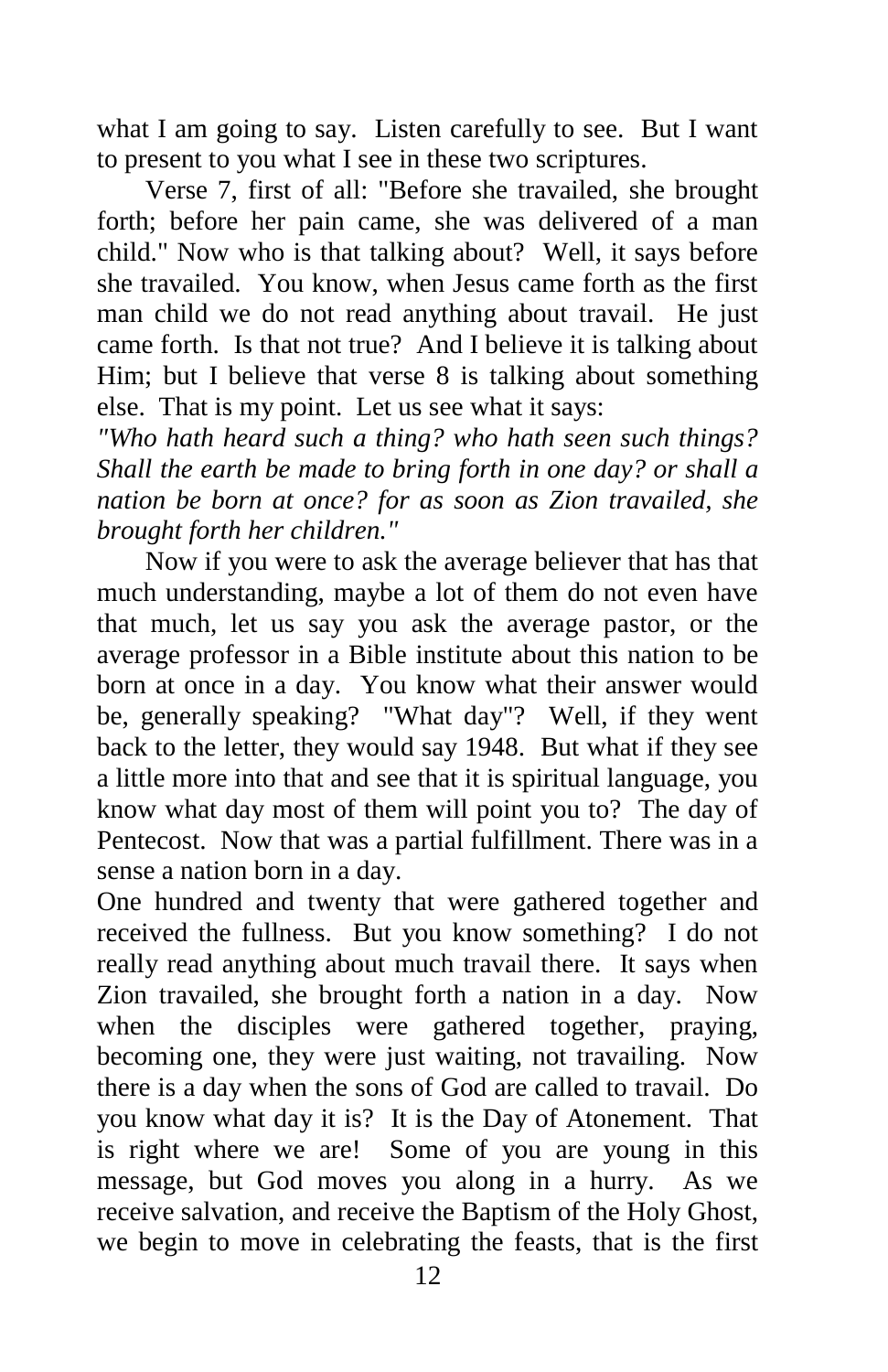two feasts we celebrate, and then we come to the seventh month, and what is the first feast in the seventh month? Trumpets. Do you know what that is? Well, that is what you have been getting from the pulpit here, a trumpet message. Let us go on to perfection! Let us overcome all things! Let us come forth as manifested sons! Let us come forth and be a part of God's great nation in this hour!

That is the trumpet that is sounding. Now if you are hearing it, as we proclaim it, and walk in it, we are celebrating the Feast of Trumpets. That is the way it is celebrated.

The next feast after that is the Feast of the Day of Atonement, and that is where God has us now. There is going to be a nation born in a day. And it is going to be the Day of Atonement, when God is through with us in this day; we are going to see that nation come forth: God's great nation. It is going to fulfill all the prerequisites that we read about, a holy nation, a righteous nation that keeps the truth; and all

the rest that Scripture says.

For as soon as Zion travailed. . . Now I do not know how much you understand about the Feast of the Day of Atonement, so let us look in Leviticus Chapter 23. You see, it is kind of important that you keep this Feast; I will show you why. Let us read about it. In Leviticus 23 you will find all the feasts listed, and you will find them also in Numbers 28 and 29. We will not look there, but those are the two places that you see the complete list of the feasts. I am going to begin reading with Chapter 23 and Verse 23:

 "And the Lord spake unto Moses, saying, Speak unto the children of Israel, saying, In the seventh month. . ."

You see, the first month is the month of the Passover, our first experience. The third month is the feast of Pentecost. But the seventh month, seven being the complete number, all, or perfection, indicates that this feast is the one which will take us all the way into perfection. Now there are three parts to this feast!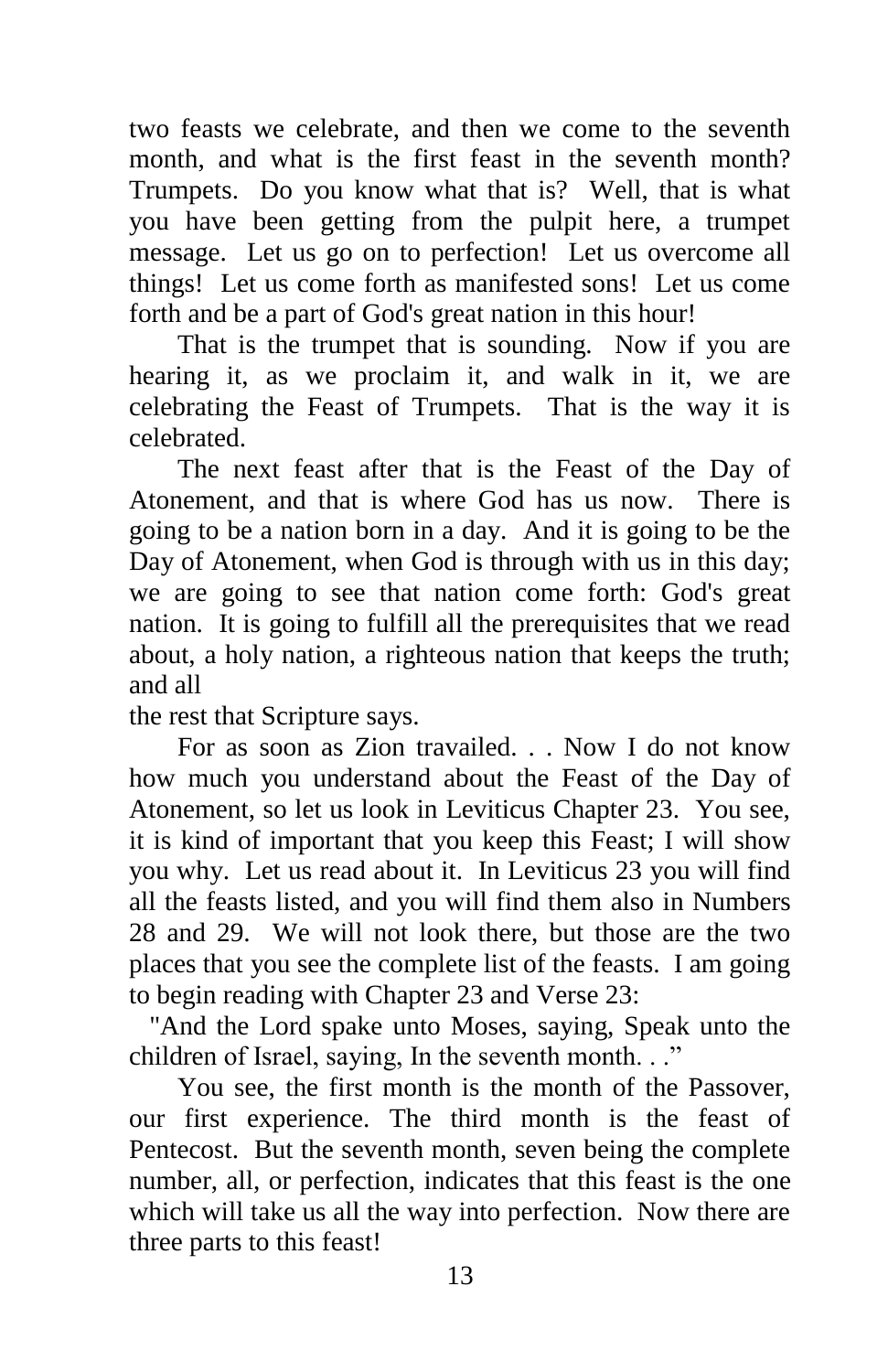*"In the seventh month, in the first day of the month, shall ye have a sabbath, a memorial of blowing of trumpets, and holy convocation."*

Can you blow a trumpet? Are you musical? You understand now what blowing a trumpet means? It means proclaiming a message. That is what you do. Blow the trumpet. Maybe some do not hear the trumpet, that is all right, you are blowing. You are saying: "Let's go, let's become one, let's go on to perfection, let's overcome all things, let's come forth as manifested sons, even as God's holy nation." That

is blowing the trumpet.

 *"Ye shall do no servile work therein: but ye shall offer an offering made by fire unto the Lord."*

In fact you cannot work on any of these Feast days. That ought to let you know who is going to do the work. I like that. Now you have got to let God do the work. You have got to turn to Him and call on Him! We must respond when He puts His finger on something, "Okay, Lord, go to work on it. Set me free." It is all rest, a complete ceasing from all my own works! You try to do it and you are not going to do it; I will guarantee you will not be able to. I cannot do it apart from God! With God, however, all things become possible, in order to be with God I have to cease from all my own works! The Scripture goes on:

 *"And the Lord spake unto Moses, saying, Also on the tenth day of this seventh month .*

Now, since we are seeing in part and knowing in part, there is a little difference of opinion about the number ten. I could give you a number of Scriptures to show you at least one aspect of the number ten. I do not know what the number ten speaks to you of. But let us see. You remember Daniel. He said, "I do not want to eat of the king's meat. I do not want to defile myself. Just test me ten days." In the book of Revelation when it talks about one of the churches, it says "You shall be tried for ten days. . ." You know, the disciples were up in the upper room and they had a little test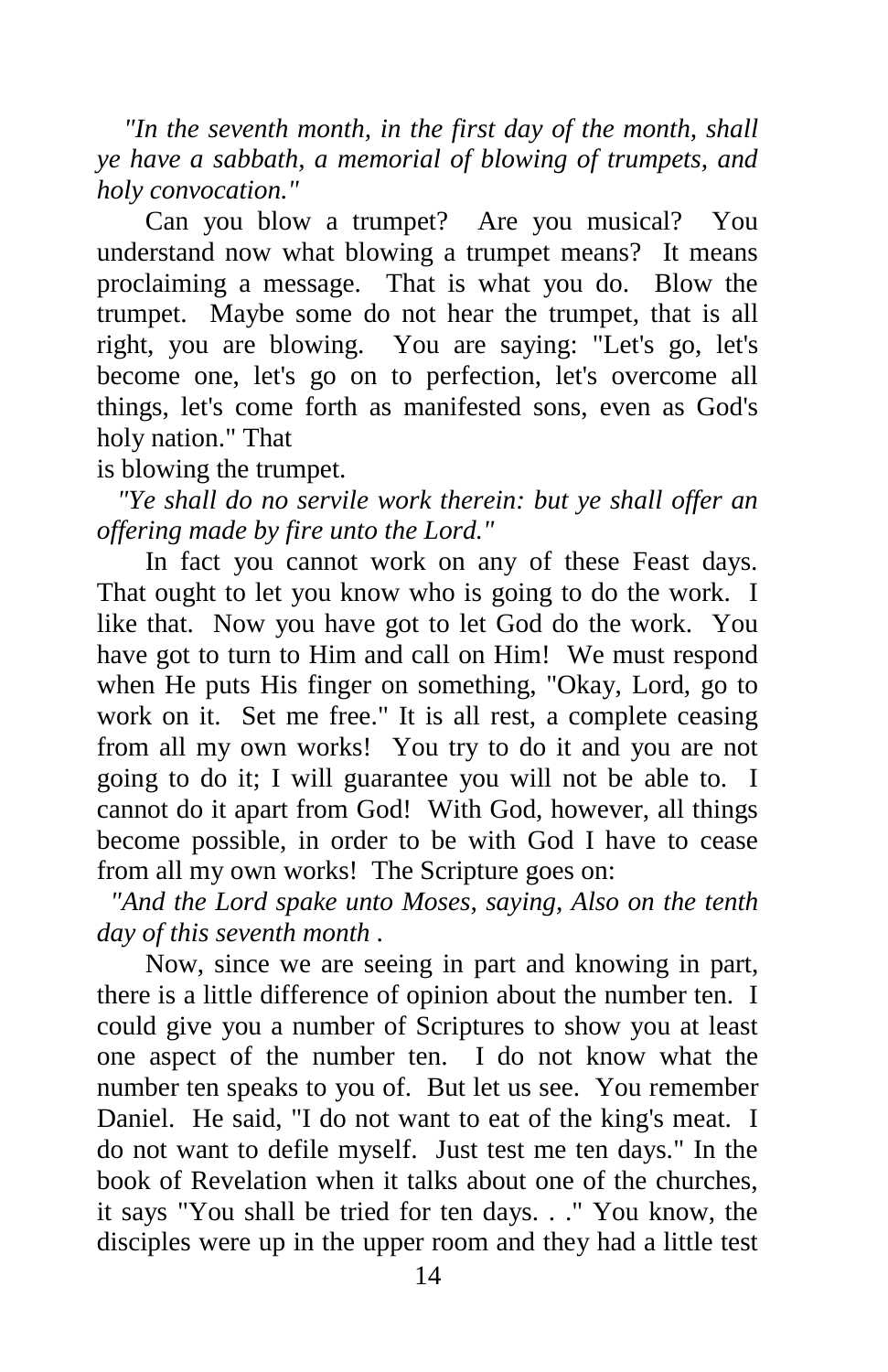before them to wait on the Lord for his promise. How many days? Ten. You know, I could give you a lot of Scriptures like that. Ten is the number of testing. And we are like that. Ten is the number of testing. celebrating the Feast of the Day of Atonement. Guess what we are experiencing? Testing, trial, and fire ... Amen, that is the feast, that is where we are.

"Also on the tenth day of the seventh month there shall be a day of atonement . . ." Now the word "atonement" is translated many different ways in the Old Testament. The Hebrew word "to atone" means to pacify, or to have mercy, or to reconcile, or to cleanse, or to purify. You get all of those words together and you get an idea of what God is going to do on this Day of Atonement. "It shall be an holy convocation unto you . . ."

Now I want to read these scriptures beginning in verse 27, and I am going to read through 32. And I want to tell you this before I read them. There are two main requirements if we are to keep this feast. You see, every main feast has what we must do and what God is going to do. What we must do in salvation, we know. We have to repent, to confess, to apply the blood and to be cleansed. And what does God do? He forgives, plants His life within and cleanses us, and so forth. There is an inner work. God always does an inner work. We do what we can, come before Him and present ourselves. On the Day of Pentecost, our part is just to yield our members to Him and to believe and to ask him for the fullness. Then the Holy Spirit comes, and there is an inner work done. And again we see there is our part on the Day of Atonement, and then there is God's part. Right now I am talking about OUR part. Maybe I will take time to show you God's part just to be sure you understand what is going to happen to us within, when we have fully celebrated the Day of Atonement.

But what I was going to say is there are two requirements that are spoken to us in these verses several times. Let us see if you can pick them out. There is not just one, but two main requirements, and you will read about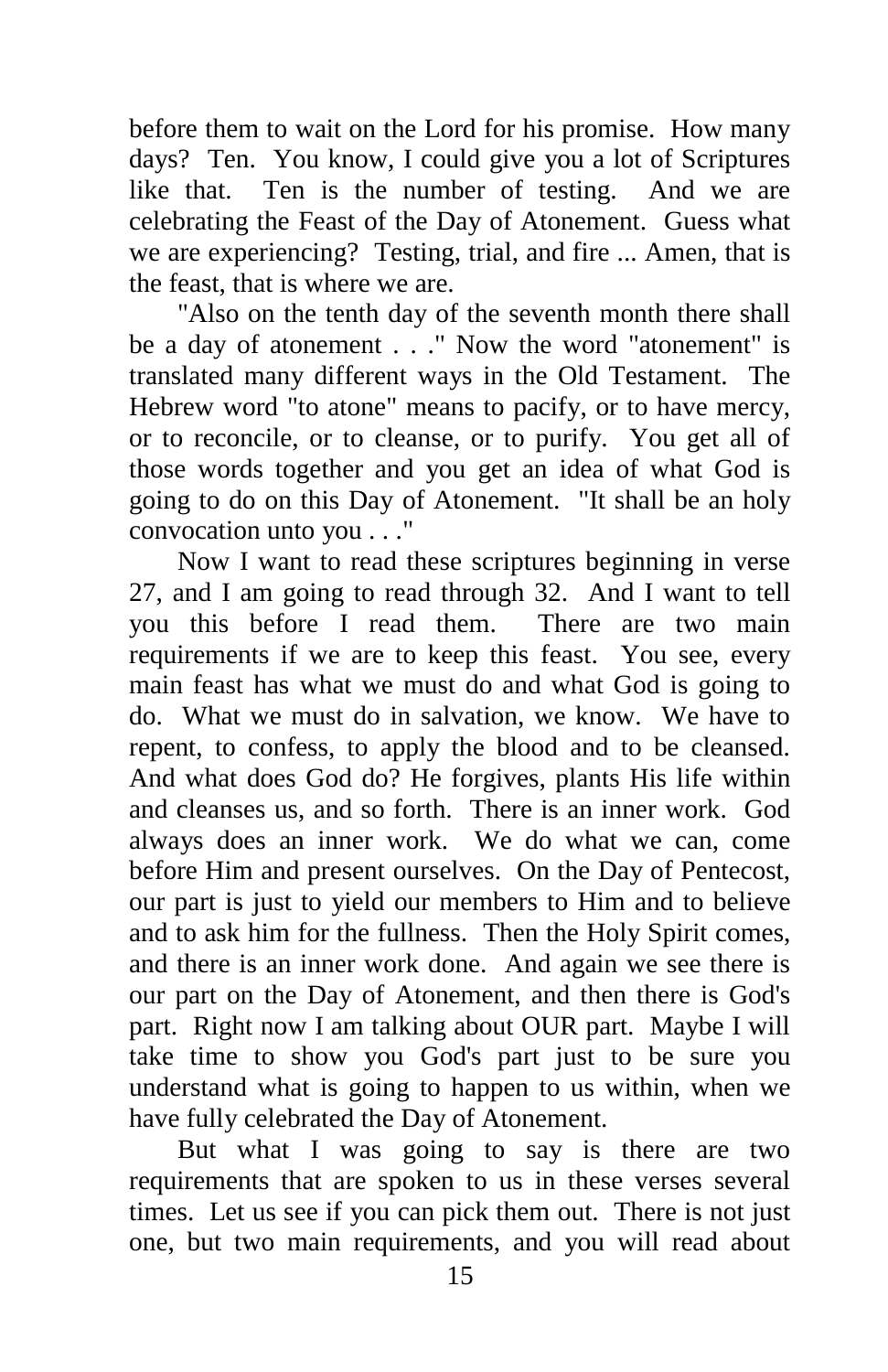them several times. How can I fulfill this Feast? You see, we are to keep every feast. So we must keep this. What will I have to do? Well, let us read it. Verse 27:

 *"Also on the tenth day of the seventh month there shall be a day of atonement: it shall be an holy convocation unto you; and ye shall afflict your souls, and offer an offering made by fire unto the Lord. And ye shall do no work in that same day: for it is a day of atonement, to make an atonement for you before the Lord your God. For whosoever soul it be that shall not be afflicted in that same day, he shall be cut off from among his people."*

You can see it is kind of important that we celebrate this feast.

 *"And whatsoever soul it be that doeth any work in that same day, the same soul will I destroy from among his people. Ye shall do no manner of work: it shall be a statute for ever throughout your generations in all your dwellings. It shall be unto you a sabbath of rest, and ye shall afflict your souls: in the ninth day of the month at even, from even unto even, shall ye celebrate your sabbath."*

Now what two things does it repeat several times? Afflict your soul and do no work. Sounds kind of contradictory. Afflict your soul can be translated in different ways. A correct translation of that from the original would be: Abase self; humble self. But I want to give you a loose translation that would be quite "right on" and that is: Deal firmly with that old nature. That is what it is really talking about. Hallelujah!

I can see that God is, in this Day of Atonement, going to bring forth His great nation. So we have got to afflict our souls. And of course, we know that concerning the old Adam, what does it say about him? The first Adam was a living soul. Ah, that is the guy we are going to afflict. He was a living soul. We are going to afflict our soul.

But we are triune beings, are we not? Spirit, soul, and body. Well, there is a part of us that we have to afflict! Our soul! What does that mean? We must let God deal with our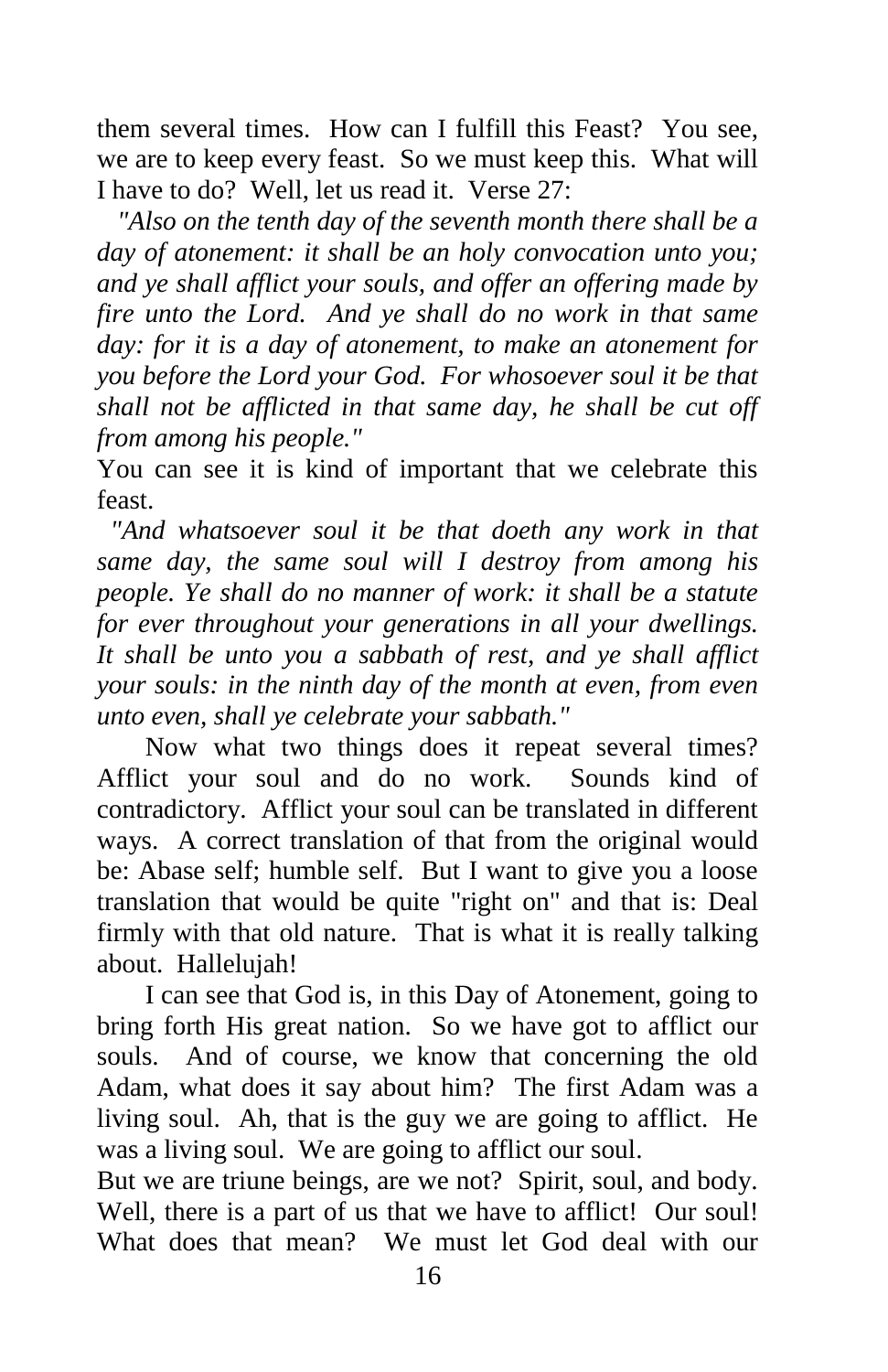minds, thoughts, our wills and our emotions, so that there is a transformation of the mind, a denying of self. "Not my will, but thine be done." Then our minds, our wills, our deeds will come forth after God's will, after His mind, and in keeping with His thoughts, which are far above our own. We are not controlled by our emotions, but have our emotions under the control of the Holy Spirit. You see, the emotions are good when they are under the control of the Spirit; we can dance, and all the rest. But let us not let them get out of control of the Holy Spirit!

And so we afflict our souls. Here we are, ready to afflict our souls, do not do any work! How are we going to do that? Well, let me give you one verse. Let us look at Romans 8:13.

*"For if ye live after the flesh, ye shall die: but if ye through the Spirit do mortify (or put to death) the deeds of the body, ye shall live."*

How are you going to do it? Through the Spirit. Ah, that is rest! I do not have to do it. I just yield to the Spirit of God. I let the Spirit of God do the work in me. I walk in the Spirit and live in the Spirit, and the

Spirit of God is going to put to death that old nature within us. So we can rejoice and we can rest. For if I have to do it, I am sunk. But if God has promised to do it, and I just yield to Him, that is rest. No work of any kind, just let Him do it. Amen.

Now, I think I will go ahead. What I am going to give you is a little off the subject of God's great nation, because I am talking about that nation that is born in a day, the Day of Atonement. But I said there is our part in fulfilling this Feast, and there is what God does. I am interested in what God does. So let me show you in Leviticus 16:29,30.

 *"And this shall be a statue for ever unto you: that in the seventh month, on the tenth day of the month, ye shall afflict your souls, and do not work at all, whether it be one of your own country, or a stranger that sojourneth among you: for on that day shall the priest make an atonement for you, "(to*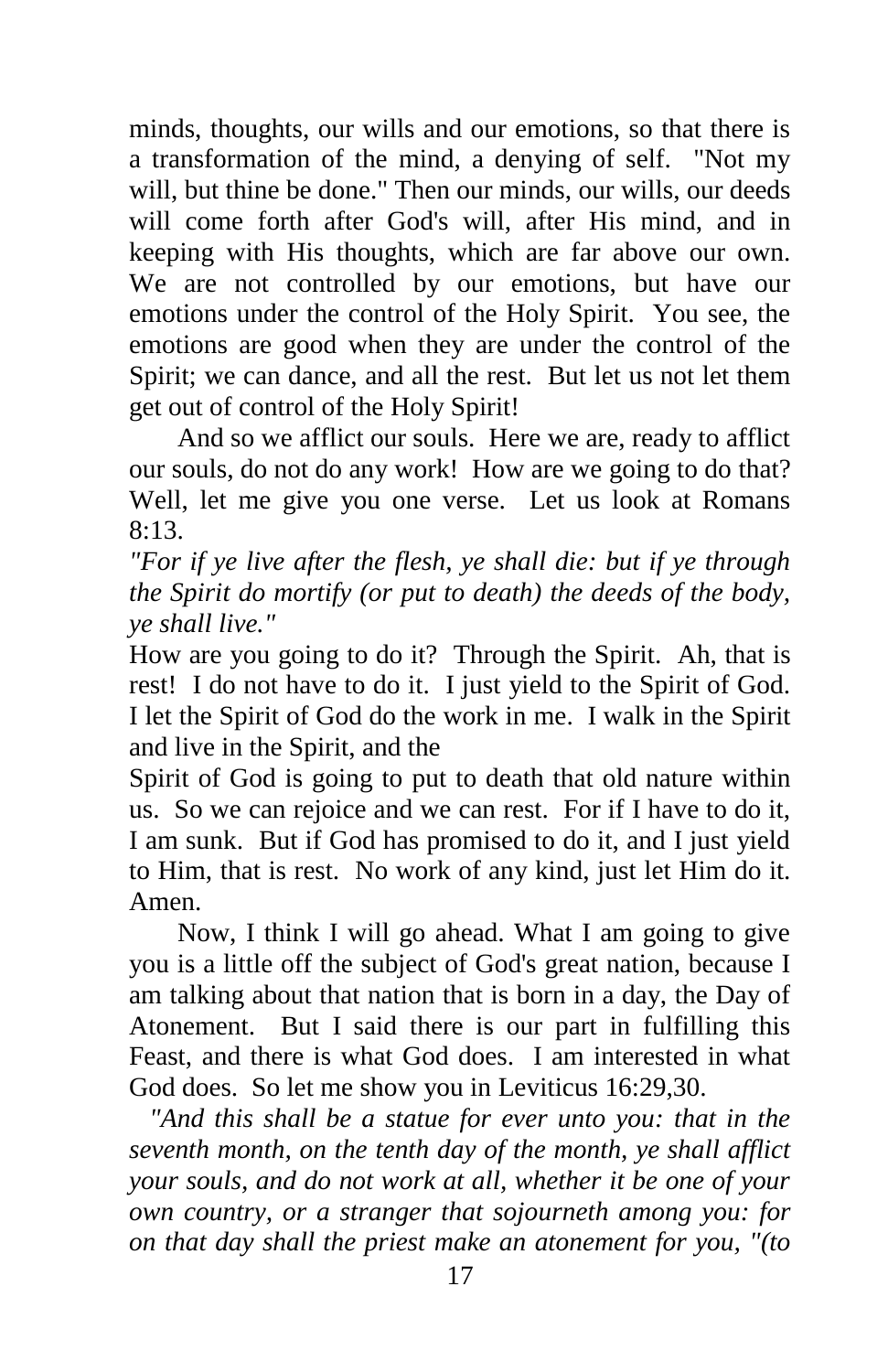*do what?) "TO CLEANSE YOU, that ye may be clean from ALL your sins before the Lord."*

Now that is not talking about back there at salvation, the blood of Jesus Christ that is wonderful, that is precious, that is provision. That is so positional we can just be right in the presence of the Lord, be cleansed constantly. But how about our present condition? How about experientially. Do we want to be completely cleansed so there is no more sin within us? We are celebrating the feast. When we get through celebrating it we are going to be cleansed from ALL of our sins before the Lord. I get a little excited about that, you know. We CAN do a little dancing and all the rest. Hallelujah!

So, it says as soon as Zion travailed, she brought forth a nation in a day, on the Day of Atonement. Now let me give you some other Scriptures. Turn with me to Matthew 23. I am going to give you some scriptures, and I am going to relate all of them to God's great nation that He is bringing forth. You might say one or two might be a little farfetched. Okay, that is fine if you think so. But there is something about the scriptures that I am going to give you that we find in every one of them that is alike. And that is that in every one of these scriptures God calls twice. And He is calling twice about something that He is pretty concerned about, and it is really His great nation. Let me show you.

Matthew 23, beginning with verse 37. Here the Lord is talking, and He says: *"O Jerusalem, Jerusalem,"* Twice. He could have just said Jerusalem, but he said it twice. And while we know that Jerusalem represents a city, it also to me represents a nation. This is a message to a nation. What is the message?

 *"Thou that killest the prophets, and stonest them which are sent unto thee, how often would I have gathered thy children together, even as a hen gathereth her chickens under her wings, and ye would not!"*

Israel was not willing to be gathered together and to walk in obedience, and enter in and possess their promised land.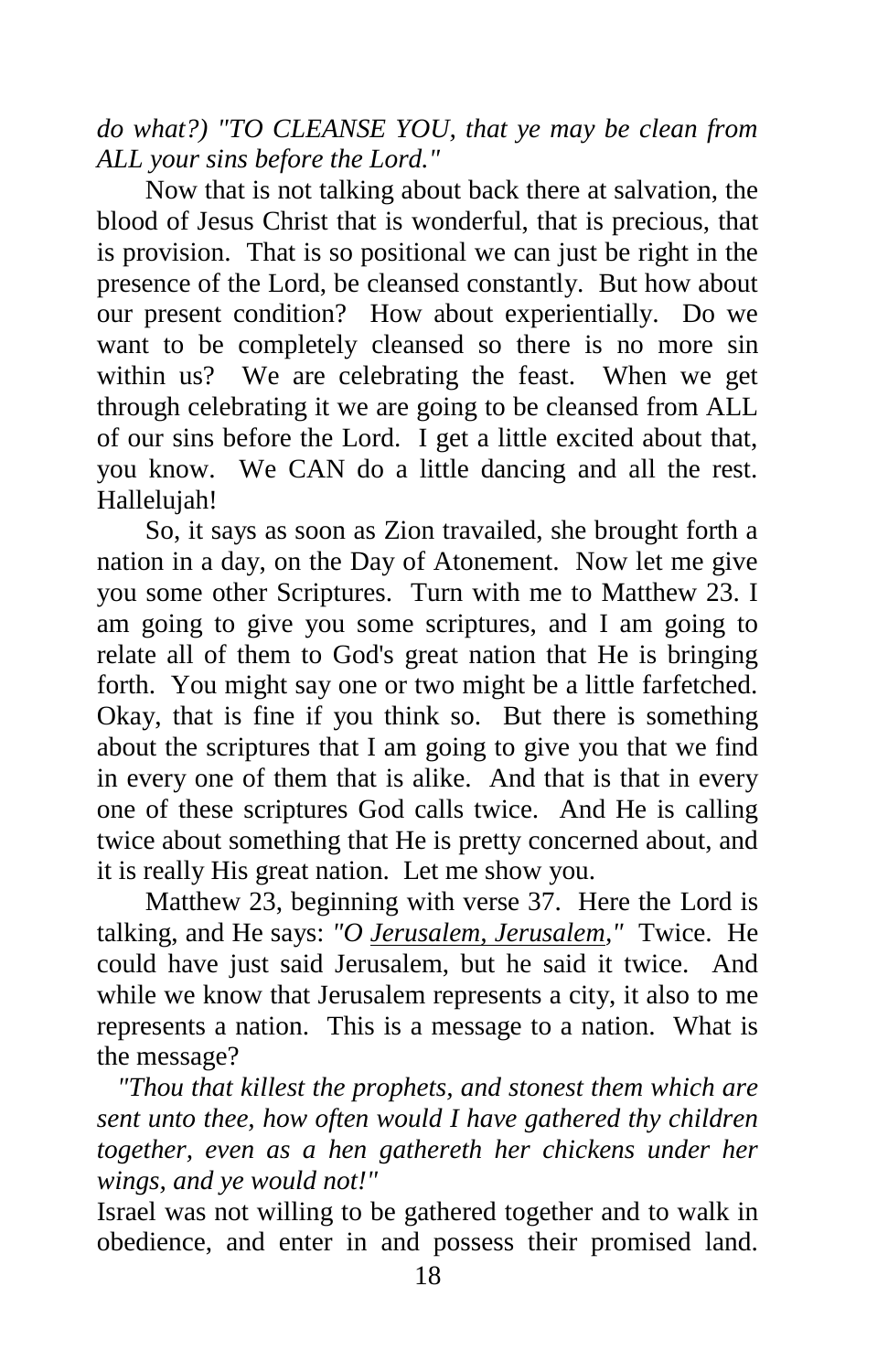And so they were rejected. There are so many scriptures that show us that so clearly. "Behold your house is left unto you desolate." So here we see a nation that is rejected. Verse 39, by the way, shows one aspect of how we can become candidates to be a part of God's great nation. What does it say? "For I say unto you, Ye shall not see me henceforth." You want to see Him? Well, it says, "You won't see me henceforth till ye shall say, Blessed is he that cometh in the name of the Lord." What does the name speak of? The nature. When we can say: Ah, blessed is that one that is coming forth more and more each day in His nature, we are going to see Him. I like that - "Ye shall not see me henceforth ...."

You know, it is interesting. I will take the time to mention it. In Matthew 23 Jesus is talking to the Pharisees and He is pretty point-blank. He does not mince words. Look at verse 16: "Woe unto you, ye blind guides. . ." Verse  $17:$  "Ye fools and blind..." Verse  $19:$  "Ye fools and blind ." Verse 24: "Ye blind guides . . ." Verse 26: "Thou blind Pharisee." I think that God was trying to tell them something: That they were blind. But it is amazing that right in the midst of saying all of that He says: But you can see Me. "For I say unto you, Ye shall not see me henceforth, till ye shall say, Blessed is he that cometh in the name of the Lord."

So you can be blind; but if you can say, blessed is the one that is coming in the name and nature of the Lord, He opens your eyes and you begin to see Him.

But here "Jerusalem, Jerusalem," the Lord calls twice. This is the nation that has been rejected because of its unbelief and all the rest. Now look in Genesis 22. This is that marvelous chapter where Abraham is called to offer up his son, and I made reference to this in verse 2. He said: "Take now thy son, thine only son, Isaac..." God did not recognize Ishmael at all. Thine only son, Isaac. Offer him up; sacrifice him. Why that is the one through whom God had said, "I am going to bless you." Abraham said, "I am childless." Well, I will give you a child. And this was the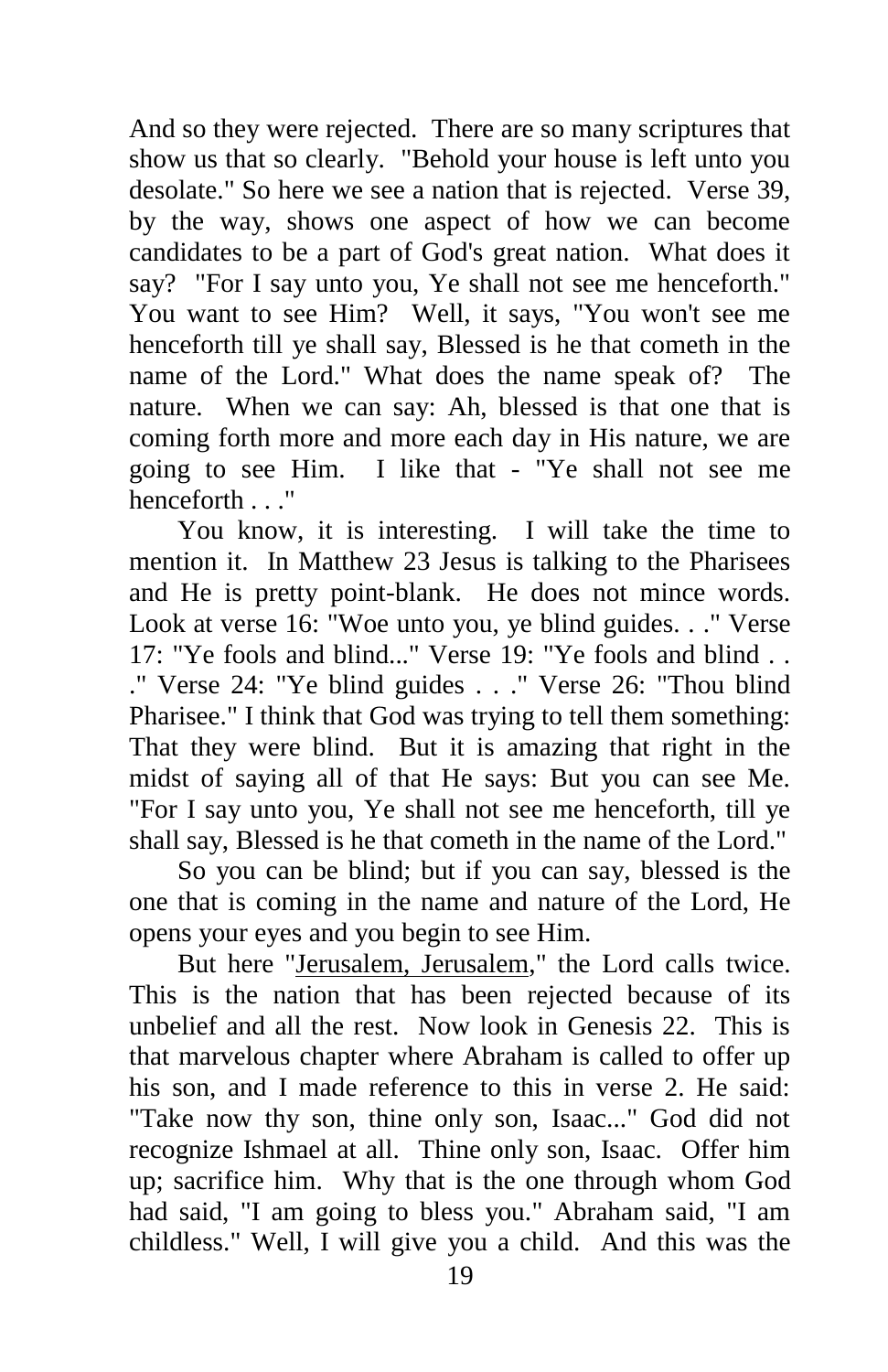child of promise. He said offer him up. Well, how about the great nation that is going to come forth? Offer him up. And so we are going to go to sacrifice. Verse 5: "And Abraham said unto his young men, Abide ye here with the ass; and I and the lad

will go yonder" and do what? "Worship." We have received that revelation, have we not? We have heard that before. Service, sacrifice is worship. What he was going to do was offer up his son, sacrifice him, He said, "We are going to go to worship." Have you ever been in a praise service where it did not seem like you were exactly worshipping the Lord? You know why? You did not sacrifice. We must offer something. What kind of sacrifice does the Lord want? Well, we can say different kinds of sacrifice; but I will tell you the main thing He wants: He wants us every time we gather together and start to praise Him to offer ourselves up as a living sacrifice. We say, "Okay Lord, I am in your presence, here am I. I present myself to you. Do Your work in me." Ah, that is worship. You are going to feel His presence; you are going to be just praising Him.

All right. But what I want to show you now is verses 10 and 11. *"And Abraham stretched forth his hand, and took the knife to slay his son. And the angel of the Lord called unto him out of heaven, and said, Abraham, Abraham:" (And God called twice again.) "and he said, Here am 1. And he said, Lay not thine hand upon the lad, neither do thou any thing unto him: for now I know that thou fearest God, seeing thou hast not withheld thy son, thine only son from me."* Verse 17: "*That in blessing I will bless thee, and in multiplying I will multiply thy seed as the stars of the heaven, and as the sand which is upon the sea shore; and thy seed shall possess the gate of his enemies; and in thy seed shall all the nations of the earth be blessed; because thou hast obeyed my voice.*

 And so, God spoke twice, Abraham, Abraham, that is all right, that is the promised son, you do not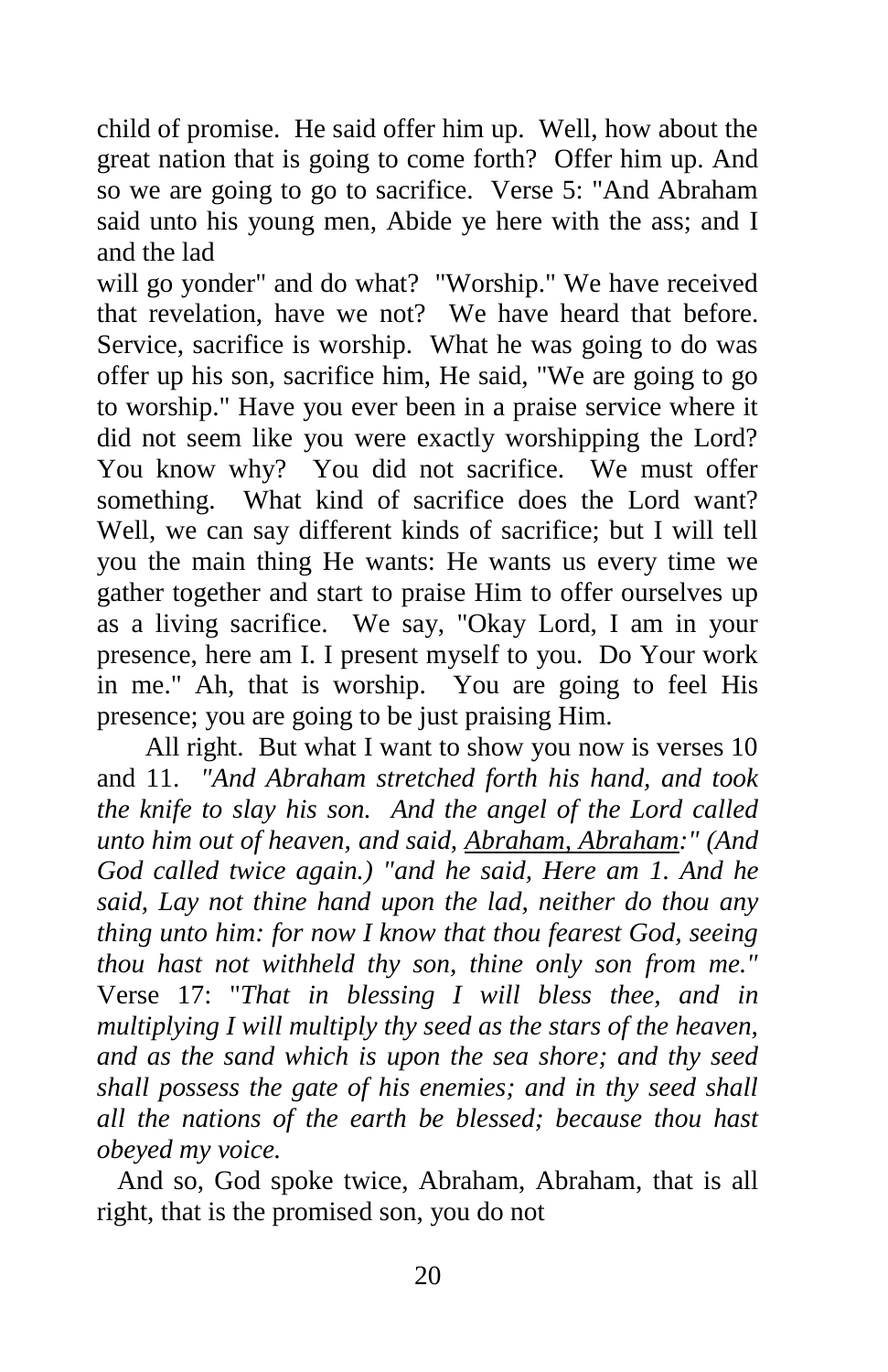need to sacrifice him, only in a figure because it is through him that my great nation is going to come forth.

 *Genesis 46:1-4. "And Israel took his journey with all that he had, and came to Beersheba, and offered sacrifices unto the God of his father Isaac. And God spoke unto Israel in the visions of the night, and said, Jacob, Jacob." (And God called twice) "And he said, Here am I. And he said, I am God, the God of thy father: fear not to go down into Egypt; for I will there make of thee a great nation."*

 And there is the promise again of God's great nation. And so it goes on to say: *"I will go down with thee into Egypt and will also surely bring you up again and Joseph shall put his hand upon thine eyes.*

So God had a nation that went down into captivity, but came out, and was set free, and they had to pass through suffering. You know, there are some characteristics about the nation of God that apply to God's great nation of today that is coming forth. It is a nation that is called to sacrifice and to worship and to suffer, but to come forth as God's great nation.

 *Exodus 3:1-5. "Now Moses kept the flock of Jethro his father in law, the priest of Midian: and he led the flock to the backside of the desert, and came to the mountain of God, even to Horeb. And the angel of the Lord appeared unto him in a flame of fire out of the midst of a bush: and he looked, and, behold, the bush burned with fire, and the bush was not consumed. And Moses said, I will now turn aside, and see this great sight, why the bush is not burnt. And when the Lord saw that he turned aside to see, God called unto him out of the midst of the bush, and said, Moses, Moses. And he said, Here am I. And he said, Draw not nigh hither: put off thy shoes from off thy feet, for the place whereon thou standest is holy ground."*

You see, Moses was receiving the call to lead God's people out. To bring forth a great nation. In fact, I think Moses saw the great nation. He had a vision. What did he see? A burning bush that was not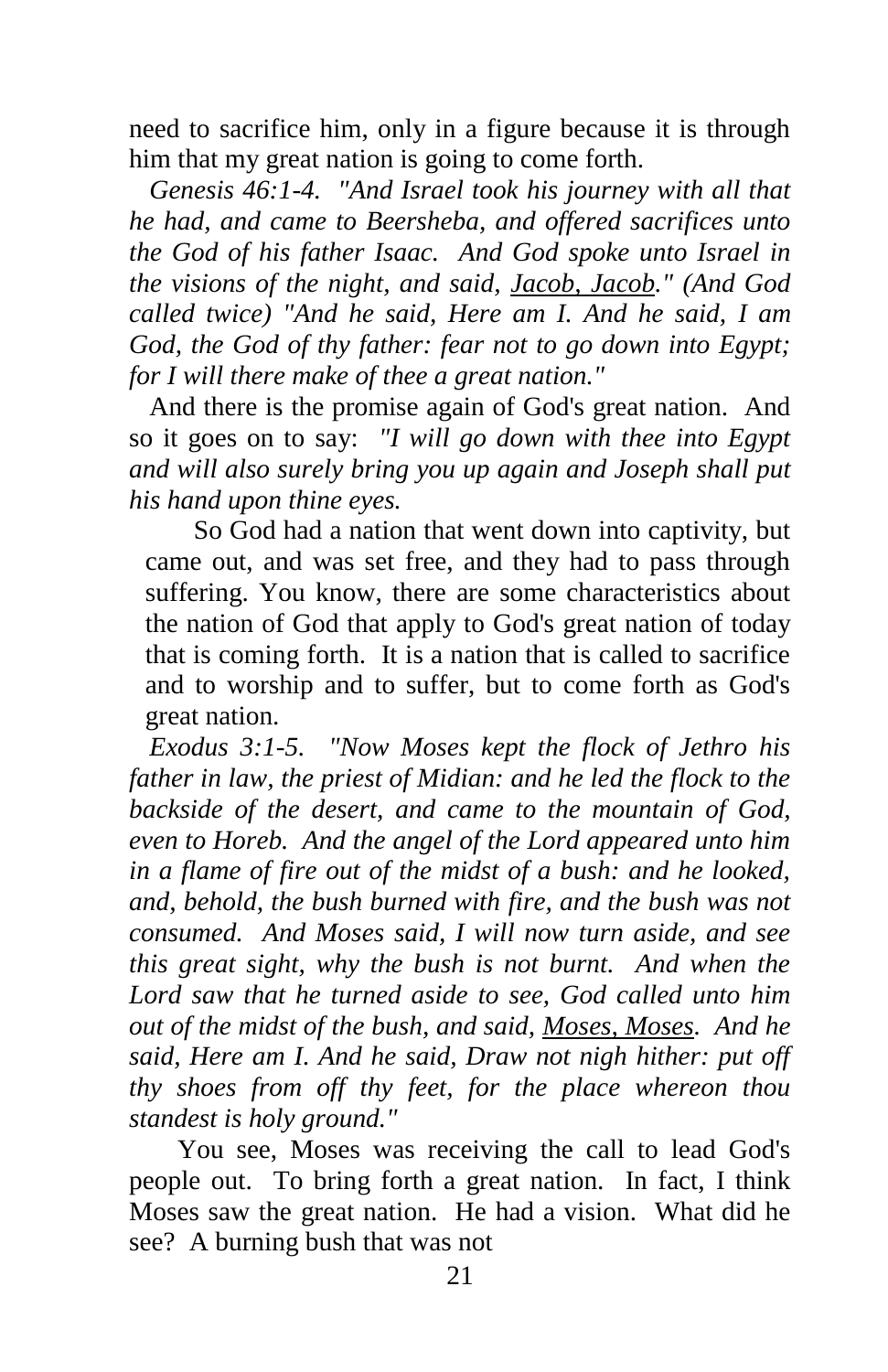consumed. A bush that can go through fire and go through suffering and tribulation and purifying, but it is not going to be consumed. That is God's great nation. Amen! Praise the Lord!

Luke 10. Now, if I were to ask you what are the requirements for being a part of God's great nation, we can answer a lot of different things. But I want to show you one thing that is needed.

Luke 10:38-42.*"Now it came to pass, as they went, that he entered into a certain village: and a certain woman named Martha received him into her house. And she had a sister called Mary, which also* 

*sat at Jesus' feet, and hear 'his word. But Martha was cumbered about much serving . . . "*

Guess we are going to have to be careful, brethren.

 *". . . and came to him and said, Lord, dost thou not care that my sister hath left me to serve alone? bid her therefore that she help me. And Jesus answered and said unto her, Martha, Martha, thou art careful and troubled about many things: but one thing is needful: and Mary hath chosen that good part, which shall not be taken away from her."*

You know, some of the ministry is going to gather together for three weeks before convention. You know what we are going to do. We are going to sit at Jesus' feet and hear His word. That is the one thing that is needful. That is what Mary did. And that is what we need to hear. You know, we can be so occupied, even in ministry or in serving the Lord, that we do not wait upon Him. And I see that is a real danger, There is some of the ministry that is travelling the world, but the Lord has spoken to them to take this time out, fasting and in prayer and waiting upon Him; because if we are going to be a part of God's nation, one thing is needful: to sit at Jesus' feet and hear His Word.

Acts 9:1-4,15. "And Saul, yet breathing out threatenings and slaughter against the disciples of the Lord, went unto the high priest, and desired of him letters to Damascus to the synagogues, that if he found any of this way, whether they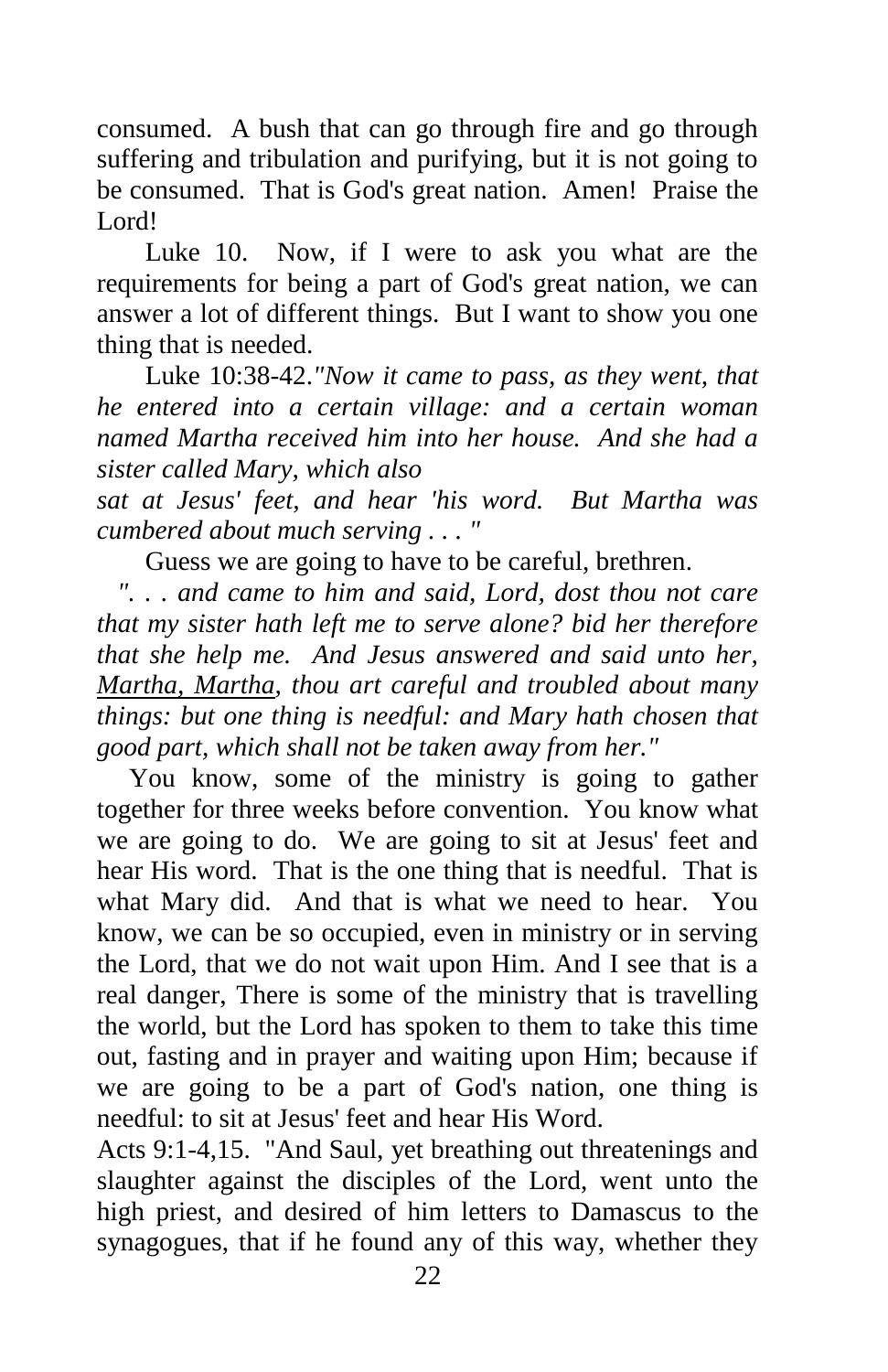were *man or women, he might bring them bound unto Jerusalem. And as he journeyed, he came near Damascus: and suddenly there shined round about him a light from heaven: And he fell to the earth, and heard a voice saying unto him, Saul, Saul, why persecutest thou me?"*

Now verse 15. You see, Saul was receiving his conversion, but he was also receiving a call, right then. And God through the Lord, was calling him twice. What was that call? Well, the Lord spoke to Ananias in a vision to explain about it in verse 15: "But the Lord said unto him, Go thy way: for he is a chosen vessel unto me, . . . ." What is his ministry, what is his calling? "... to bear my name before the Gentiles, and kings, and the children of Israel

Why that makes up God's great nation: Gentiles, children of Israel, kings. . . "For I will show him how great things he must suffer for my name's sake."

You know, God's great nation is yet to be manifest. God speaks to us in many different ways of the work that He wants to do in us and through us. Through it all there is one thing that He is speaking to us: to become a part of His great nation. You see, we have only seen it in type, first of all, and in shadow. Recently a vision came forth when I was ministering this word. It showed a wooden platform, like the first step, and then there were some more steps, and other parts to it; the steps farther on kept going up and up, and the banisters (so to speak) turned into flowers; it was necessary to grab hold of the flowers as one climbed on up. The flowers speak to us of the truths. We need to get hold of the truths, that is the way we are going to go up. The vision started with wood, the wooden platform, and I felt the Lord was saying that first we have got the type and the shadow in natural Israel, but that was just the type and shadow. Then we move on up into the spiritual understanding and reality of it in God's truth until we come into that high place where we become a part of God's great nation. That is our calling.

Jerusalem, Jerusalem, you have been rejected. Israel as a nation, no. The branches can be grafted back in; whatever